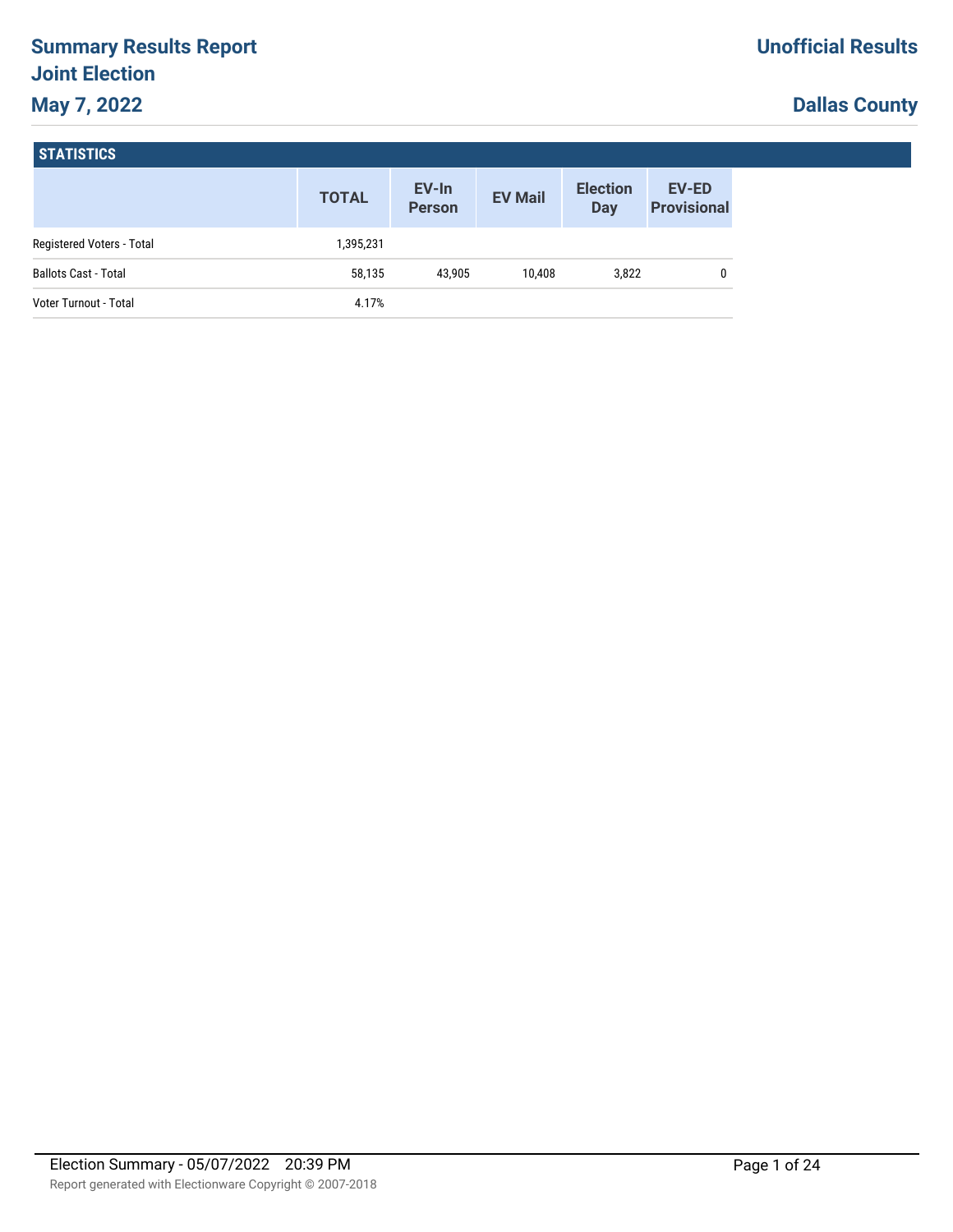**State of Texas Proposition 1**

Vote For 1

|                         | <b>TOTAL</b> | <b>VOTE %</b> | EV-In<br><b>Person</b> | <b>EV Mail</b> | <b>Election</b><br><b>Day</b> | <b>EV-ED</b><br><b>Provisional</b> |
|-------------------------|--------------|---------------|------------------------|----------------|-------------------------------|------------------------------------|
| For                     | 49,373       | 87.35%        | 37,542                 | 8,773          | 3,058                         | 0                                  |
| Against                 | 7,153        | 12.65%        | 5,181                  | 1,391          | 581                           | 0                                  |
| <b>Total Votes Cast</b> | 56,526       | 100.00%       | 42,723                 | 10,164         | 3,639                         | $\bf{0}$                           |

#### **State of Texas Proposition 2**

Vote For 1

|                         | <b>TOTAL</b> | VOTE %  | EV-In<br>Person | <b>EV Mail</b> | <b>Election</b><br><b>Day</b> | <b>EV-ED</b><br><b>Provisional</b> |
|-------------------------|--------------|---------|-----------------|----------------|-------------------------------|------------------------------------|
| For                     | 48,910       | 85.67%  | 37,175          | 8,538          | 3,197                         | 0                                  |
| Against                 | 8,184        | 14.33%  | 5,970           | 1,713          | 501                           | 0                                  |
| <b>Total Votes Cast</b> | 57,094       | 100.00% | 43,145          | 10,251         | 3,698                         | 0                                  |

# **Addison For Member of Council Addison**

Vote For 3

|                            | <b>TOTAL</b> | VOTE %  | EV-In<br><b>Person</b> | <b>EV Mail</b> | <b>Election</b><br><b>Day</b> | EV-ED<br><b>Provisional</b> |
|----------------------------|--------------|---------|------------------------|----------------|-------------------------------|-----------------------------|
| Guillermo "GQ" Quintanilla | 399          | 29.40%  | 336                    | 60             | 3                             | 0                           |
| Randy Smith                | 149          | 10.98%  | 118                    | 31             | 0                             | 0                           |
| Darren Gardner             | 388          | 28.59%  | 326                    | 60             | $\overline{2}$                | 0                           |
| Eileen Resnik              | 421          | 31.02%  | 343                    | 75             | 3                             | 0                           |
| <b>Total Votes Cast</b>    | 1,357        | 100.00% | 1,123                  | 226            | 8                             | 0                           |

#### **Balch Springs For Member of Council, At Large, Place 2 Balch Springs**

|                         | <b>TOTAL</b> | <b>VOTE %</b> | EV-In<br><b>Person</b> | <b>EV Mail</b> | <b>Election</b><br><b>Day</b> | <b>EV-ED</b><br><b>Provisional</b> |
|-------------------------|--------------|---------------|------------------------|----------------|-------------------------------|------------------------------------|
| Angela Swann Singletary | 146          | 59.84%        | 124                    | 22             | 0                             |                                    |
| Johnny W. Adams         | 98           | 40.16%        | 86                     | 12             | 0                             |                                    |
| <b>Total Votes Cast</b> | 244          | 100.00%       | 210                    | 34             | $\mathbf{0}$                  | 0                                  |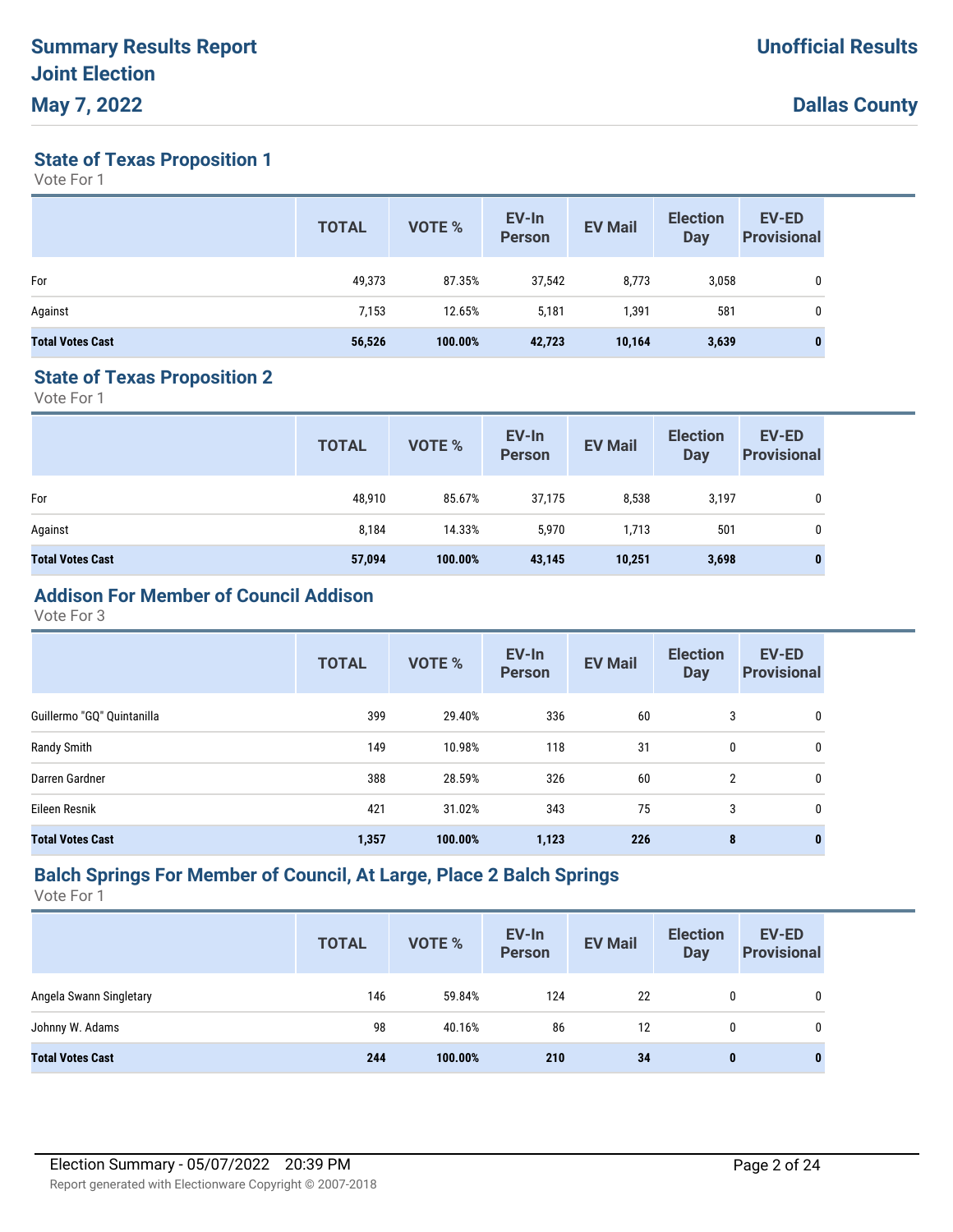#### **Balch Springs For Member of Council, Single Member District, Place 4 Balch Springs District** Vote For 1

|                         | <b>TOTAL</b> | VOTE %  | EV-In<br>Person | <b>EV Mail</b> | <b>Election</b><br><b>Day</b> | EV-ED<br><b>Provisional</b> |
|-------------------------|--------------|---------|-----------------|----------------|-------------------------------|-----------------------------|
| Dawn Segroves           | 21           | 52.50%  | 14              |                | 0                             |                             |
| <b>BK Patel</b>         | 19           | 47.50%  | 18              |                | 0                             |                             |
| <b>Total Votes Cast</b> | 40           | 100.00% | 32              | 8              | $\bf{0}$                      | 0                           |

#### **Balch Springs For Member of Council, Single Member District, Place 6 Balch Springs District** Vote For 1

|                         | <b>TOTAL</b> | VOTE %  | EV-In<br><b>Person</b> | <b>EV Mail</b> | <b>Election</b><br>Day | <b>EV-ED</b><br><b>Provisional</b> |
|-------------------------|--------------|---------|------------------------|----------------|------------------------|------------------------------------|
| Elishima S. Myles       | 44           | 55.00%  | 40                     | 4              | 0                      | 0                                  |
| <b>Meg Comstock</b>     | 36           | 45.00%  | 33                     | 3              | $\mathbf{0}$           | $\mathbf 0$                        |
| <b>Total Votes Cast</b> | 80           | 100.00% | 73                     |                | $\bf{0}$               | $\bf{0}$                           |

#### **Balch Springs Proposition A**

Vote For 1

|                         | <b>TOTAL</b> | VOTE %  | EV-In<br>Person | <b>EV Mail</b> | <b>Election</b><br>Day | <b>EV-ED</b><br><b>Provisional</b> |
|-------------------------|--------------|---------|-----------------|----------------|------------------------|------------------------------------|
| For                     | 175          | 70.56%  | 145             | 30             | 0                      | 0                                  |
| Against                 | 73           | 29.44%  | 64              | 9              | 0                      | 0                                  |
| <b>Total Votes Cast</b> | 248          | 100.00% | 209             | 39             | $\bf{0}$               | 0                                  |

## **Balch Springs Proposition B**

|                         | <b>TOTAL</b> | VOTE %  | EV-In<br>Person | <b>EV Mail</b> | <b>Election</b><br><b>Day</b> | <b>EV-ED</b><br><b>Provisional</b> |
|-------------------------|--------------|---------|-----------------|----------------|-------------------------------|------------------------------------|
| For                     | 124          | 50.20%  | 108             | 16             | 0                             | $\mathbf 0$                        |
| Against                 | 123          | 49.80%  | 100             | 23             | 0                             | 0                                  |
| <b>Total Votes Cast</b> | 247          | 100.00% | 208             | 39             | 0                             | 0                                  |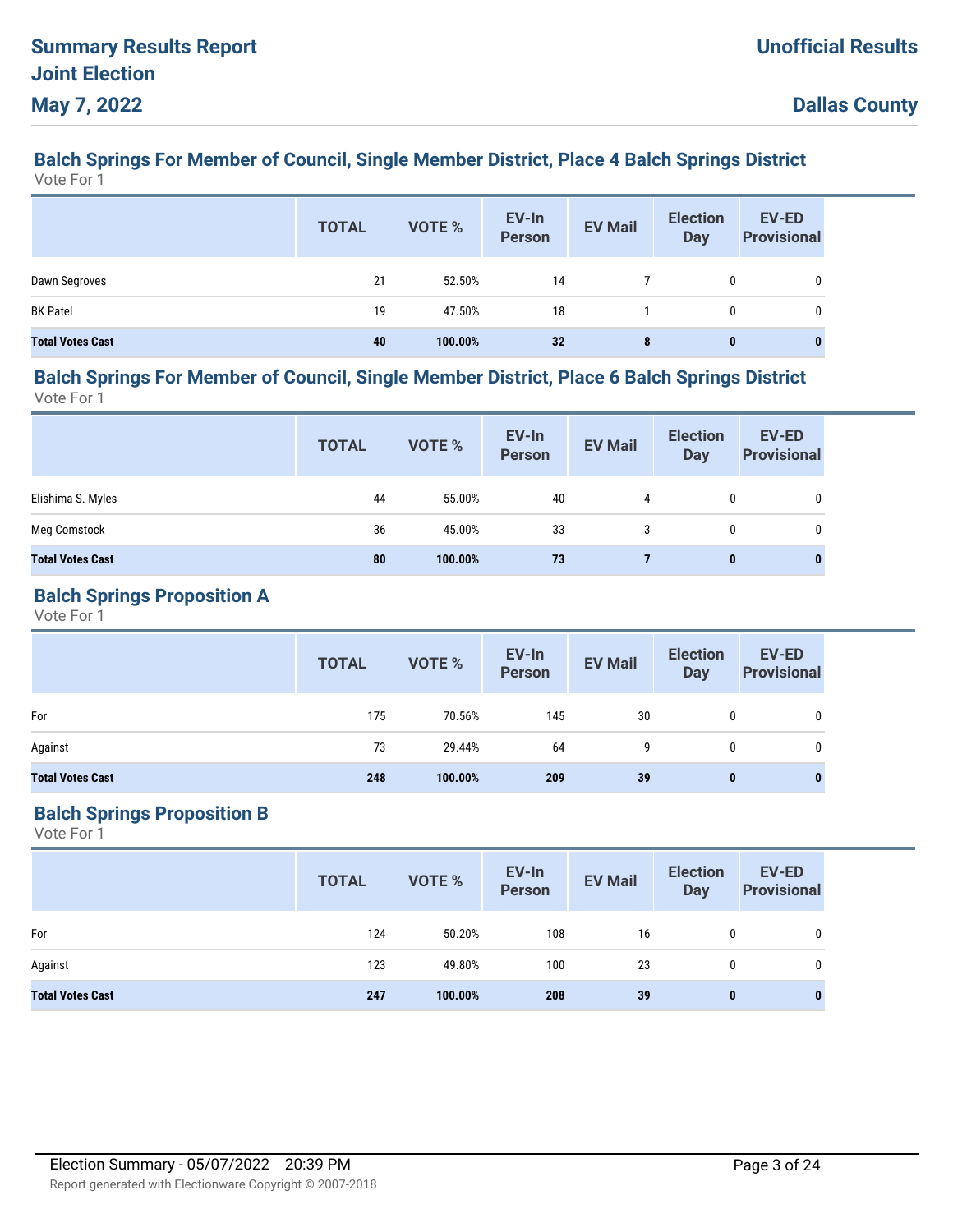**Balch Springs Proposition C**

Vote For 1

|                         | <b>TOTAL</b> | VOTE %  | EV-In<br>Person | <b>EV Mail</b> | <b>Election</b><br><b>Day</b> | EV-ED<br><b>Provisional</b> |
|-------------------------|--------------|---------|-----------------|----------------|-------------------------------|-----------------------------|
| For                     | 191          | 76.40%  | 161             | 30             | 0                             | 0                           |
| Against                 | 59           | 23.60%  | 50              | 9              | 0                             | $\mathbf 0$                 |
| <b>Total Votes Cast</b> | 250          | 100.00% | 211             | 39             | $\bf{0}$                      |                             |

#### **Balch Springs Proposition D**

Vote For 1

|                         | <b>TOTAL</b> | VOTE %  | EV-In<br>Person | <b>EV Mail</b> | <b>Election</b><br>Day | <b>EV-ED</b><br><b>Provisional</b> |
|-------------------------|--------------|---------|-----------------|----------------|------------------------|------------------------------------|
| For                     | 209          | 83.60%  | 175             | 34             | 0                      | 0                                  |
| Against                 | 41           | 16.40%  | 36              | 5              | 0                      | 0                                  |
| <b>Total Votes Cast</b> | 250          | 100.00% | 211             | 39             | $\bf{0}$               | $\bf{0}$                           |

## **Balch Springs Proposition E**

Vote For 1

|                         | <b>TOTAL</b> | VOTE %  | EV-In<br>Person | <b>EV Mail</b> | <b>Election</b><br><b>Day</b> | <b>EV-ED</b><br>Provisional |
|-------------------------|--------------|---------|-----------------|----------------|-------------------------------|-----------------------------|
| For                     | 204          | 81.60%  | 171             | 33             | 0                             | 0                           |
| Against                 | 46           | 18.40%  | 40              | b              | 0                             | 0                           |
| <b>Total Votes Cast</b> | 250          | 100.00% | 211             | 39             | 0                             | $\bf{0}$                    |

## **Balch Springs Proposition F**

|                         | <b>TOTAL</b> | VOTE %  | EV-In<br>Person | <b>EV Mail</b> | <b>Election</b><br><b>Day</b> | <b>EV-ED</b><br><b>Provisional</b> |
|-------------------------|--------------|---------|-----------------|----------------|-------------------------------|------------------------------------|
| For                     | 136          | 54.40%  | 115             | 21             | 0                             | 0                                  |
| Against                 | 114          | 45.60%  | 96              | 18             | 0                             | 0                                  |
| <b>Total Votes Cast</b> | 250          | 100.00% | 211             | 39             | $\bf{0}$                      | $\bf{0}$                           |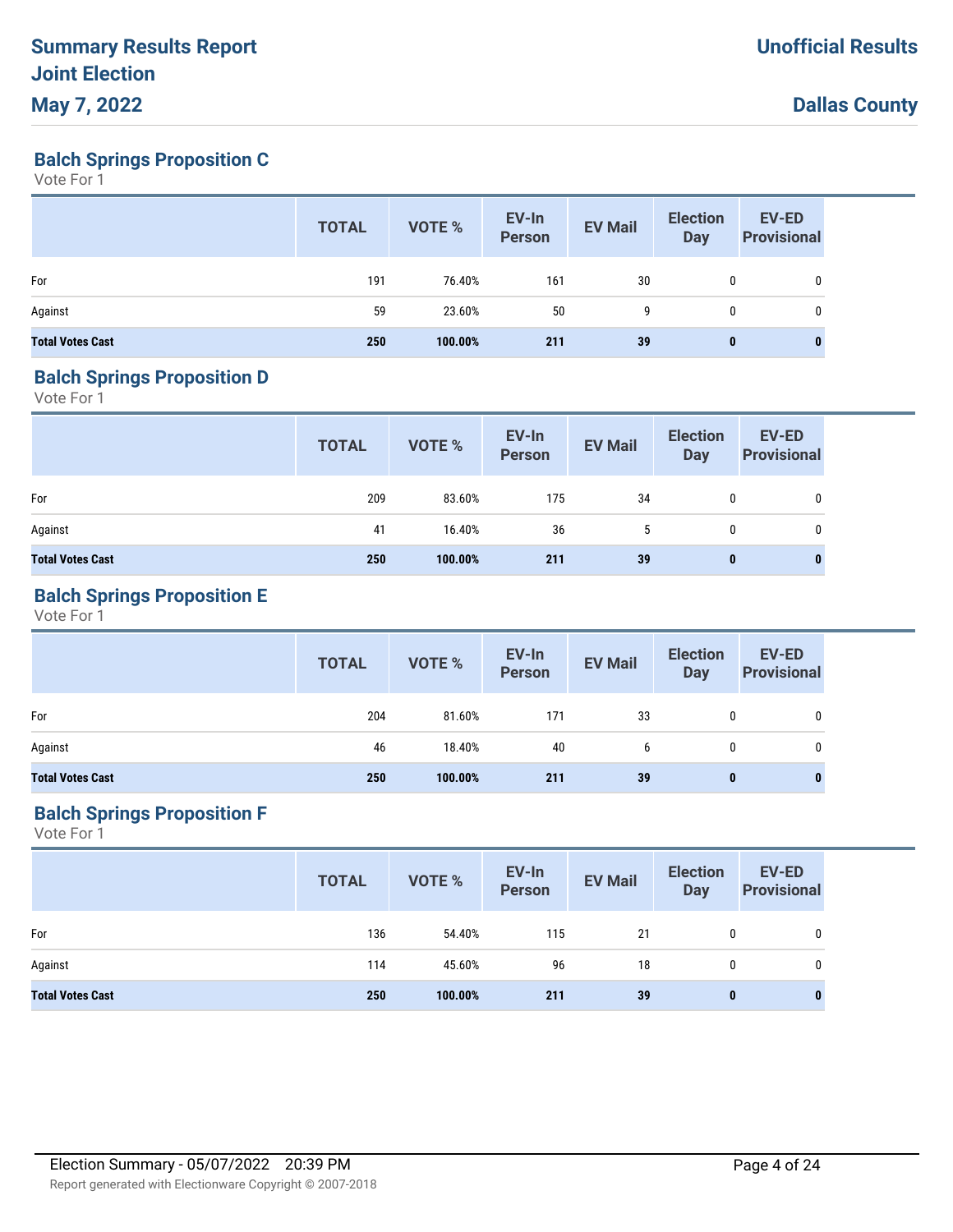**Balch Springs Proposition G**

Vote For 1

|                         | <b>TOTAL</b> | VOTE %  | EV-In<br><b>Person</b> | <b>EV Mail</b> | <b>Election</b><br><b>Day</b> | <b>EV-ED</b><br><b>Provisional</b> |
|-------------------------|--------------|---------|------------------------|----------------|-------------------------------|------------------------------------|
| For                     | 213          | 84.52%  | 181                    | 32             | 0                             |                                    |
| Against                 | 39           | 15.48%  | 32                     |                | 0                             |                                    |
| <b>Total Votes Cast</b> | 252          | 100.00% | 213                    | 39             | $\mathbf{0}$                  | 0                                  |

### **Balch Springs Proposition H**

Vote For 1

|                         | <b>TOTAL</b> | VOTE %  | EV-In<br>Person | <b>EV Mail</b> | <b>Election</b><br>Day | <b>EV-ED</b><br><b>Provisional</b> |
|-------------------------|--------------|---------|-----------------|----------------|------------------------|------------------------------------|
| For                     | 134          | 53.82%  | 118             | 16             | $\mathbf{0}$           | 0                                  |
| Against                 | 115          | 46.18%  | 93              | 22             | $\mathbf{0}$           | 0                                  |
| <b>Total Votes Cast</b> | 249          | 100.00% | 211             | 38             | $\bf{0}$               | 0                                  |

## **Balch Springs Proposition I**

Vote For 1

|                         | <b>TOTAL</b> | VOTE %  | EV-In<br>Person | <b>EV Mail</b> | <b>Election</b><br>Day | <b>EV-ED</b><br><b>Provisional</b> |
|-------------------------|--------------|---------|-----------------|----------------|------------------------|------------------------------------|
| For                     | 130          | 52.00%  | 113             | 17             | $\mathbf{0}$           | 0                                  |
| Against                 | 120          | 48.00%  | 98              | 22             | 0                      | 0                                  |
| <b>Total Votes Cast</b> | 250          | 100.00% | 211             | 39             | $\bf{0}$               |                                    |

## **Balch Springs Proposition J**

|                         | <b>TOTAL</b> | VOTE %  | EV-In<br>Person | <b>EV Mail</b> | <b>Election</b><br><b>Day</b> | <b>EV-ED</b><br><b>Provisional</b> |
|-------------------------|--------------|---------|-----------------|----------------|-------------------------------|------------------------------------|
| For                     | 180          | 72.58%  | 150             | 30             | 0                             | 0                                  |
| Against                 | 68           | 27.42%  | 59              | 9              | 0                             | 0                                  |
| <b>Total Votes Cast</b> | 248          | 100.00% | 209             | 39             | $\bf{0}$                      | $\mathbf{0}$                       |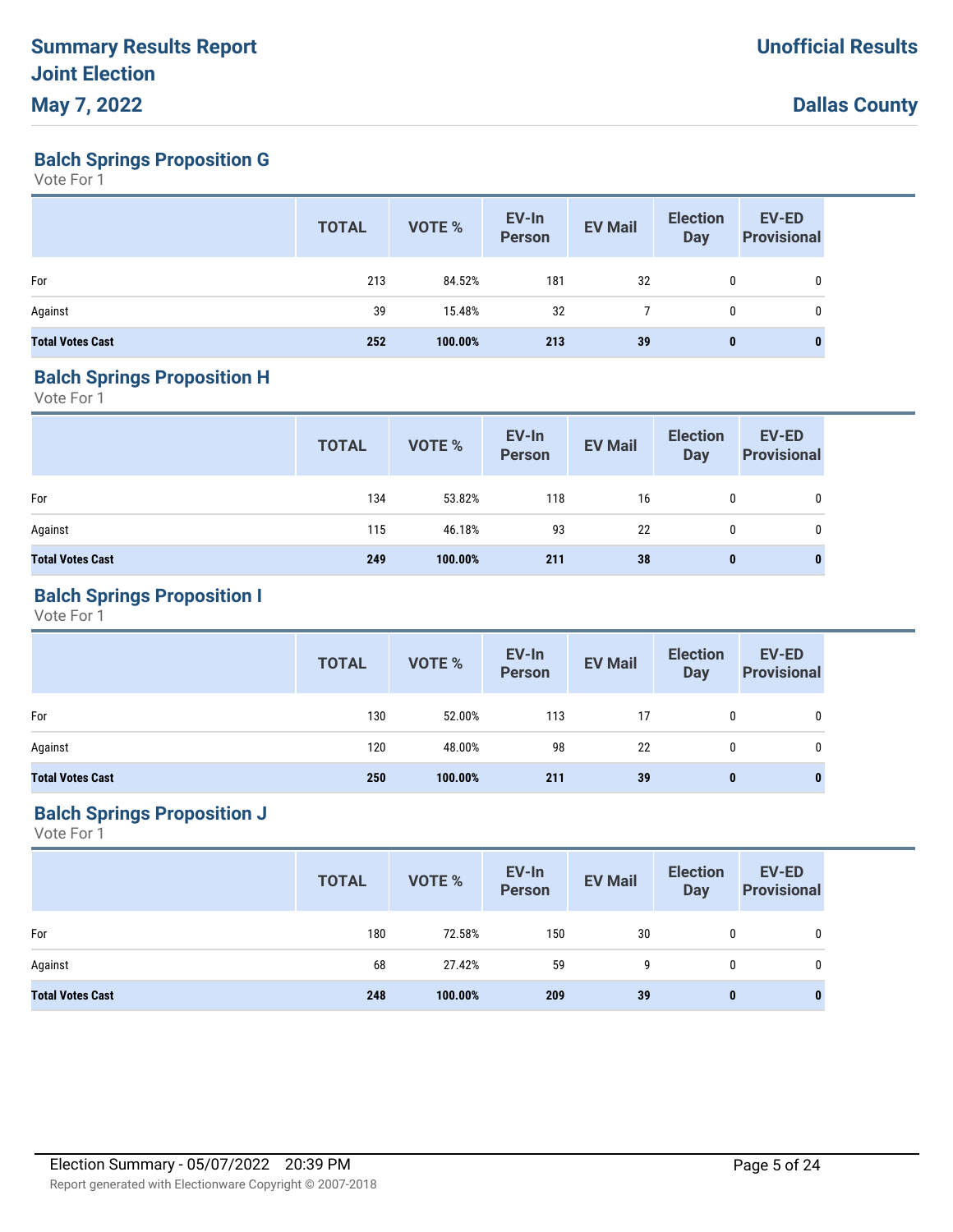**Balch Springs Proposition K**

Vote For 1

|                         | <b>TOTAL</b> | VOTE %  | EV-In<br>Person | <b>EV Mail</b> | <b>Election</b><br><b>Day</b> | EV-ED<br><b>Provisional</b> |
|-------------------------|--------------|---------|-----------------|----------------|-------------------------------|-----------------------------|
| For                     | 205          | 82.33%  | 172             | 33             | 0                             | 0                           |
| Against                 | 44           | 17.67%  | 39              | 5              | $\mathbf{0}$                  | 0                           |
| <b>Total Votes Cast</b> | 249          | 100.00% | 211             | 38             | $\bf{0}$                      | 0                           |

#### **Balch Springs Proposition L**

Vote For 1

|                         | <b>TOTAL</b> | VOTE %  | EV-In<br>Person | <b>EV Mail</b> | <b>Election</b><br><b>Day</b> | <b>EV-ED</b><br><b>Provisional</b> |
|-------------------------|--------------|---------|-----------------|----------------|-------------------------------|------------------------------------|
| For                     | 202          | 81.78%  | 168             | 34             | 0                             | 0                                  |
| Against                 | 45           | 18.22%  | 40              | $\mathbf b$    | 0                             | 0                                  |
| <b>Total Votes Cast</b> | 247          | 100.00% | 208             | 39             | 0                             | 0                                  |

### **Balch Springs Proposition M**

Vote For 1

|                         | <b>TOTAL</b> | <b>VOTE %</b> | EV-In<br>Person | <b>EV Mail</b> | <b>Election</b><br><b>Day</b> | <b>EV-ED</b><br><b>Provisional</b> |
|-------------------------|--------------|---------------|-----------------|----------------|-------------------------------|------------------------------------|
| For                     | 169          | 68.42%        | 142             | 27             | $\mathbf 0$                   | 0                                  |
| Against                 | 78           | 31.58%        | 67              | 11             | 0                             | 0                                  |
| <b>Total Votes Cast</b> | 247          | 100.00%       | 209             | 38             | $\mathbf 0$                   | 0                                  |

# **Balch Springs Proposition N**

|                         | <b>TOTAL</b> | VOTE %  | EV-In<br>Person | <b>EV Mail</b> | <b>Election</b><br><b>Day</b> | <b>EV-ED</b><br><b>Provisional</b> |
|-------------------------|--------------|---------|-----------------|----------------|-------------------------------|------------------------------------|
| For                     | 144          | 58.30%  | 127             | 17             | 0                             | 0                                  |
| Against                 | 103          | 41.70%  | 81              | 22             | 0                             | 0                                  |
| <b>Total Votes Cast</b> | 247          | 100.00% | 208             | 39             | $\bf{0}$                      | $\bf{0}$                           |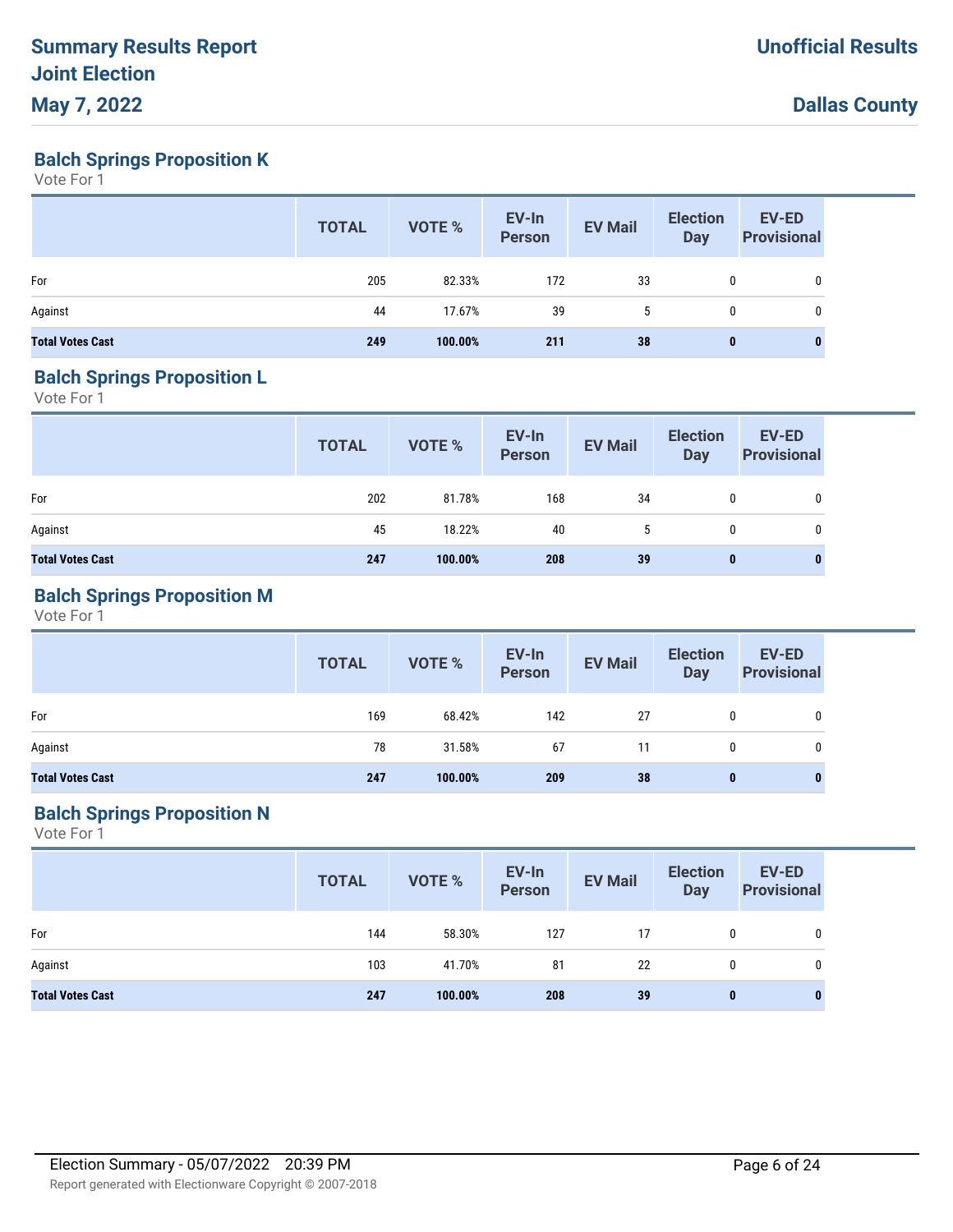# **Carrollton For Member of Council, Mayor - Unexpired Term Carrollton**

Vote For 1

|                         | <b>TOTAL</b> | <b>VOTE %</b> | EV-In<br><b>Person</b> | <b>EV Mail</b> | <b>Election</b><br>Day | EV-ED<br><b>Provisional</b> |
|-------------------------|--------------|---------------|------------------------|----------------|------------------------|-----------------------------|
| <b>Steve Babick</b>     | 957          | 61.35%        | 746                    | 208            | 3                      | 0                           |
| Pat Cochran             | 603          | 38.65%        | 514                    | 89             | 0                      | 0                           |
| <b>Total Votes Cast</b> | 1,560        | 100.00%       | 1,260                  | 297            | 3                      | 0                           |

## **Carrollton For Member of Council, Place 1 - Unexpired Term Carrollton**

Vote For 1

|                         | <b>TOTAL</b> | <b>VOTE %</b> | EV-In<br><b>Person</b> | <b>EV Mail</b> | <b>Election</b><br><b>Day</b> | <b>EV-ED</b><br><b>Provisional</b> |
|-------------------------|--------------|---------------|------------------------|----------------|-------------------------------|------------------------------------|
| Sem Habtemariam         | 642          | 43.97%        | 520                    | 122            |                               |                                    |
| Christopher Axberg      | 818          | 56.03%        | 668                    | 147            |                               | 0                                  |
| <b>Total Votes Cast</b> | 1,460        | 100.00%       | 1,188                  | 269            | 3                             | 0                                  |

## **Carrollton For Member of Council, Place 3 - Unexpired Term Carrollton**

Vote For 1

|                         | <b>TOTAL</b> | VOTE %  | EV-In<br><b>Person</b> | <b>EV Mail</b> | <b>Election</b><br><b>Day</b> | <b>EV-ED</b><br><b>Provisional</b> |
|-------------------------|--------------|---------|------------------------|----------------|-------------------------------|------------------------------------|
| Richard Fleming         | 688          | 46.52%  | 544                    | 143            |                               | 0                                  |
| Daisy Palomo            | 579          | 39.15%  | 490                    | 85             | 4                             | 0                                  |
| Nikki Ellis             | 212          | 14.33%  | 167                    | 45             | 0                             | 0                                  |
| <b>Total Votes Cast</b> | 1,479        | 100.00% | 1,201                  | 273            | 5                             | 0                                  |

#### **Cockrell Hill Mayor Cockrell Hill**

|                         | <b>TOTAL</b> | <b>VOTE %</b> | EV-In<br>Person | <b>EV Mail</b> | <b>Election</b><br><b>Day</b> | EV-ED<br><b>Provisional</b> |
|-------------------------|--------------|---------------|-----------------|----------------|-------------------------------|-----------------------------|
| Luis David Carrera      | 33           | 100.00%       | 31              |                |                               | 0                           |
| <b>Total Votes Cast</b> | 33           | 100.00%       | 31              |                | 0                             |                             |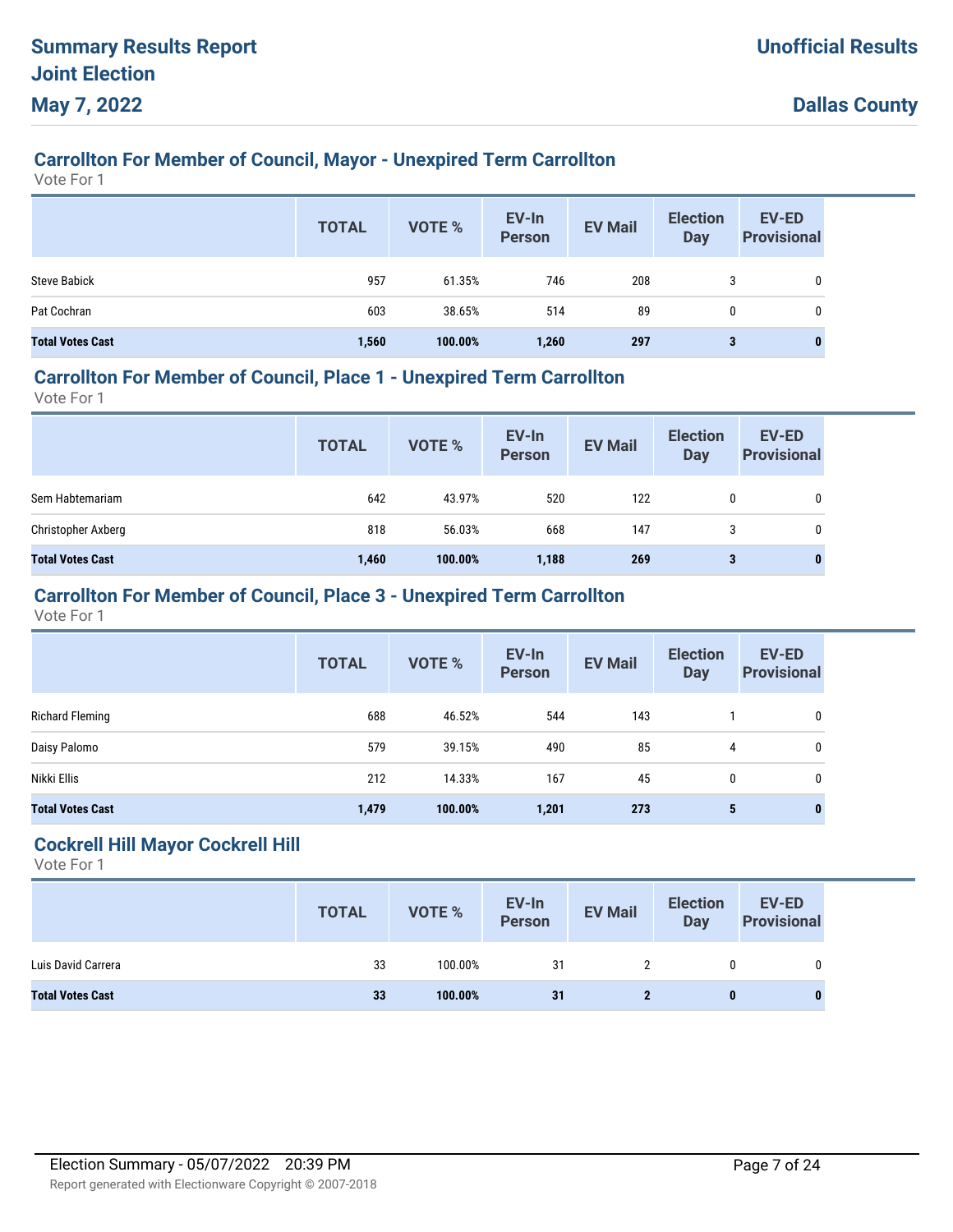# **Cockrell Hill For Member of Council, Place 1 Cockrell Hill**

Vote For 1

|                         | <b>TOTAL</b> | VOTE %  | EV-In<br>Person | <b>EV Mail</b> | <b>Election</b><br>Day | <b>EV-ED</b><br><b>Provisional</b> |
|-------------------------|--------------|---------|-----------------|----------------|------------------------|------------------------------------|
| Miriam Rodriguez        | 29           | 100.00% | 27              |                | 0                      |                                    |
| <b>Total Votes Cast</b> | 29           | 100.00% | <b>27</b>       |                | 0                      |                                    |

### **Cockrell Hill For Member of Council, Place 2 Cockrell Hill**

Vote For 1

|                         | <b>TOTAL</b> | VOTE %  | EV-In<br>Person | <b>EV Mail</b> | <b>Election</b><br>Day | <b>EV-ED</b><br><b>Provisional</b> |
|-------------------------|--------------|---------|-----------------|----------------|------------------------|------------------------------------|
| Sam Rodriguez           | 16           | 39.02%  | 16              | 0              | 0                      | 0                                  |
| Rene Hudson             | 25           | 60.98%  | 23              | $\overline{2}$ | 0                      | 0                                  |
| <b>Total Votes Cast</b> | 41           | 100.00% | 39              | $\mathbf{2}$   | $\bf{0}$               | 0                                  |

#### **Desoto Mayor Desoto**

Vote For 1

|                         | <b>TOTAL</b> | VOTE %  | EV-In<br>Person | <b>EV Mail</b> | <b>Election</b><br><b>Day</b> | <b>EV-ED</b><br><b>Provisional</b> |
|-------------------------|--------------|---------|-----------------|----------------|-------------------------------|------------------------------------|
| Rachel L. Proctor       | 2,410        | 88.15%  | 2,047           | 361            | 2                             | 0                                  |
| Trace L. Henderson      | 324          | 11.85%  | 268             | 55             |                               | 0                                  |
| <b>Total Votes Cast</b> | 2,734        | 100.00% | 2,315           | 416            | 3                             | 0                                  |

#### **Desoto For Member of Council, Place 3 Desoto**

|                         | <b>TOTAL</b> | VOTE %  | EV-In<br>Person | <b>EV Mail</b> | <b>Election</b><br>Day | EV-ED<br><b>Provisional</b> |
|-------------------------|--------------|---------|-----------------|----------------|------------------------|-----------------------------|
| Nicole Raphiel          | 2,495        | 100.00% | 2,117           | 375            |                        | 0                           |
| <b>Total Votes Cast</b> | 2,495        | 100.00% | 2,117           | 375            | 3                      | 0                           |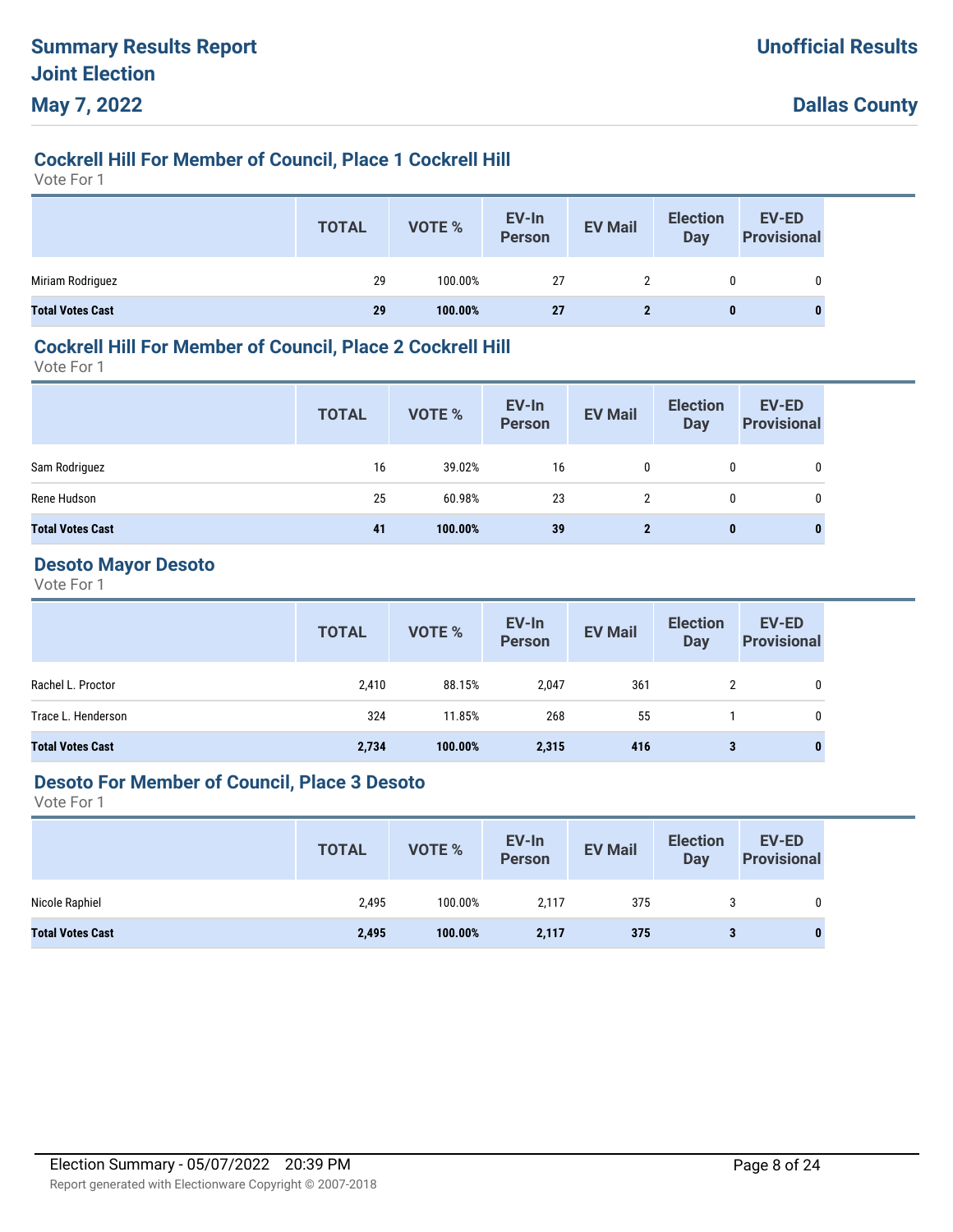# **Desoto For Member of Council, Place 5 Desoto**

Vote For 1

|                         | <b>TOTAL</b> | VOTE %  | EV-In<br><b>Person</b> | <b>EV Mail</b> | <b>Election</b><br><b>Day</b> | EV-ED<br><b>Provisional</b> |
|-------------------------|--------------|---------|------------------------|----------------|-------------------------------|-----------------------------|
| Debrah North            | 1,061        | 39.65%  | 833                    | 227            |                               | $\mathbf 0$                 |
| Dinah Marks             | 1,615        | 60.35%  | 1,439                  | 174            | 2                             | 0                           |
| <b>Total Votes Cast</b> | 2,676        | 100.00% | 2,272                  | 401            | 3                             | $\bf{0}$                    |

#### **Duncanville Mayor Duncanville**

Vote For 1

|                         | <b>TOTAL</b> | <b>VOTE %</b> | EV-In<br><b>Person</b> | <b>EV Mail</b> | <b>Election</b><br><b>Day</b> | <b>EV-ED</b><br><b>Provisional</b> |
|-------------------------|--------------|---------------|------------------------|----------------|-------------------------------|------------------------------------|
| Erika Browning          | 469          | 23.51%        | 432                    | 35             | 2                             | 0                                  |
| Mark D. Cooks           | 741          | 37.14%        | 645                    | 93             | 3                             | 0                                  |
| LaVaughn Washington     | 55           | 2.76%         | 42                     | 13             | 0                             | 0                                  |
| Barry L. Gordon         | 730          | 36.59%        | 642                    | 87             |                               | 0                                  |
| <b>Total Votes Cast</b> | 1,995        | 100.00%       | 1,761                  | 228            | 6                             | $\bf{0}$                           |

### **Duncanville For Member of Council, District 2 Duncanville District 02**

Vote For 1

|                         | <b>TOTAL</b> | <b>VOTE %</b> | EV-In<br>Person | <b>EV Mail</b> | <b>Election</b><br>Day | EV-ED<br><b>Provisional</b> |
|-------------------------|--------------|---------------|-----------------|----------------|------------------------|-----------------------------|
| Don McBurnett           | 217          | 52.80%        | 184             | 33             | 0                      | 0                           |
| Nancy Gutierrez         | 194          | 47.20%        | 179             | 15             | 0                      | 0                           |
| <b>Total Votes Cast</b> | 411          | 100.00%       | 363             | 48             | 0                      | $\mathbf{0}$                |

## **Duncanville For Member of Council, District 4 Duncanville District 04**

|                         | <b>TOTAL</b> | <b>VOTE %</b> | EV-In<br><b>Person</b> | <b>EV Mail</b> | <b>Election</b><br>Day | <b>EV-ED</b><br><b>Provisional</b> |
|-------------------------|--------------|---------------|------------------------|----------------|------------------------|------------------------------------|
| Karen Cherry            | 354          | 76.29%        | 316                    | 38             | 0                      | 0                                  |
| Brenda O'Brien          | 110          | 23.71%        | 93                     | 17             | 0                      | 0                                  |
| <b>Total Votes Cast</b> | 464          | 100.00%       | 409                    | 55             | 0                      | 0                                  |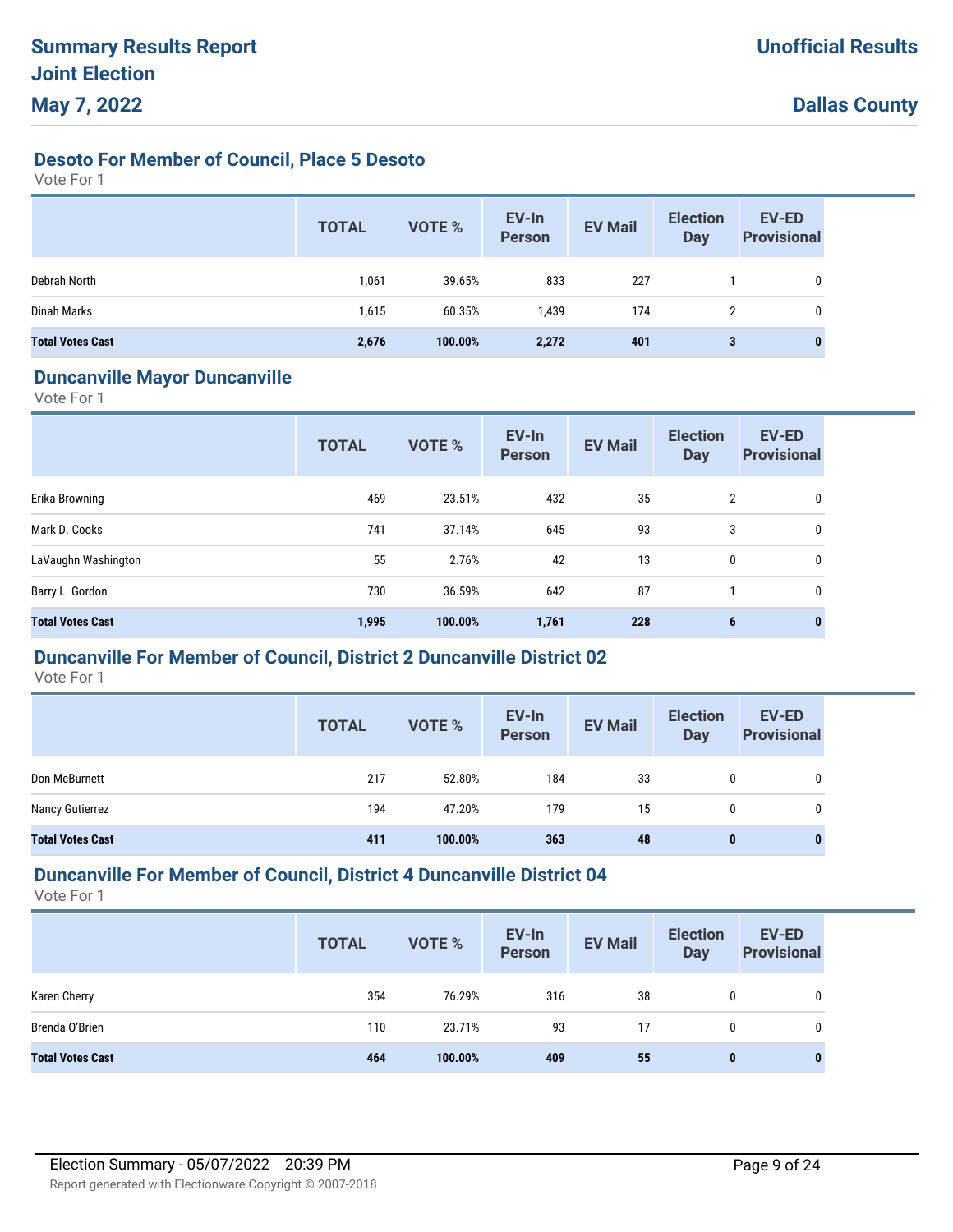# **Farmers Branch For Member of Council, District 1 Farmers Branch District 01**

Vote For 1

|                         | <b>TOTAL</b> | <b>VOTE %</b> | EV-In<br>Person | <b>EV Mail</b> | <b>Election</b><br>Day | <b>EV-ED</b><br><b>Provisional</b> |
|-------------------------|--------------|---------------|-----------------|----------------|------------------------|------------------------------------|
| Cristal Retana          | 97           | 42.36%        | 87              | 10             | 0                      | 0                                  |
| Omar Roman              | 132          | 57.64%        | 119             | 11             | 2                      | 0                                  |
| <b>Total Votes Cast</b> | 229          | 100.00%       | 206             | 21             | $\mathbf{2}$           | 0                                  |

#### **Farmers Branch For Member of Council, District 4 Farmers Branch District 04**

Vote For 1

|                         | <b>TOTAL</b> | VOTE %  | EV-In<br>Person | <b>EV Mail</b> | <b>Election</b><br><b>Day</b> | <b>EV-ED</b><br><b>Provisional</b> |
|-------------------------|--------------|---------|-----------------|----------------|-------------------------------|------------------------------------|
| Richard Jackson         | 351          | 68.42%  | 253             | 23             | 75                            | 0                                  |
| Mike McGinnis           | 162          | 31.58%  | 126             | 11             | 25                            | 0                                  |
| <b>Total Votes Cast</b> | 513          | 100.00% | 379             | 34             | 100                           | 0                                  |

# **Garland For Member of Council, District 2 Garland District 02**

Vote For 1

|                         | <b>TOTAL</b> | <b>VOTE %</b> | EV-In<br><b>Person</b> | <b>EV Mail</b> | <b>Election</b><br><b>Day</b> | <b>EV-ED</b><br><b>Provisional</b> |
|-------------------------|--------------|---------------|------------------------|----------------|-------------------------------|------------------------------------|
| Trayc Claybrook         | 39           | 11.34%        | 33                     | 6              | 0                             | 0                                  |
| Koni Ramos-Kaiwi        | 56           | 16.28%        | 46                     | 10             | 0                             | 0                                  |
| Deborah Morris          | 249          | 72.38%        | 197                    | 52             | 0                             | 0                                  |
| <b>Total Votes Cast</b> | 344          | 100.00%       | 276                    | 68             | 0                             | 0                                  |

#### **Garland For Member of Council, District 5 Garland District 05**

|                         | <b>TOTAL</b> | <b>VOTE %</b> | EV-In<br><b>Person</b> | <b>EV Mail</b> | <b>Election</b><br><b>Day</b> | <b>EV-ED</b><br><b>Provisional</b> |
|-------------------------|--------------|---------------|------------------------|----------------|-------------------------------|------------------------------------|
| Cle D. Kimble           | 79           | 21.18%        | 55                     | 23             |                               | 0                                  |
| Margaret A. Lucht       | 178          | 47.72%        | 137                    | 40             |                               | 0                                  |
| Jon Dehn                | 116          | 31.10%        | 106                    | 10             | 0                             | 0                                  |
| <b>Total Votes Cast</b> | 373          | 100.00%       | 298                    | 73             | $\mathbf{2}$                  | 0                                  |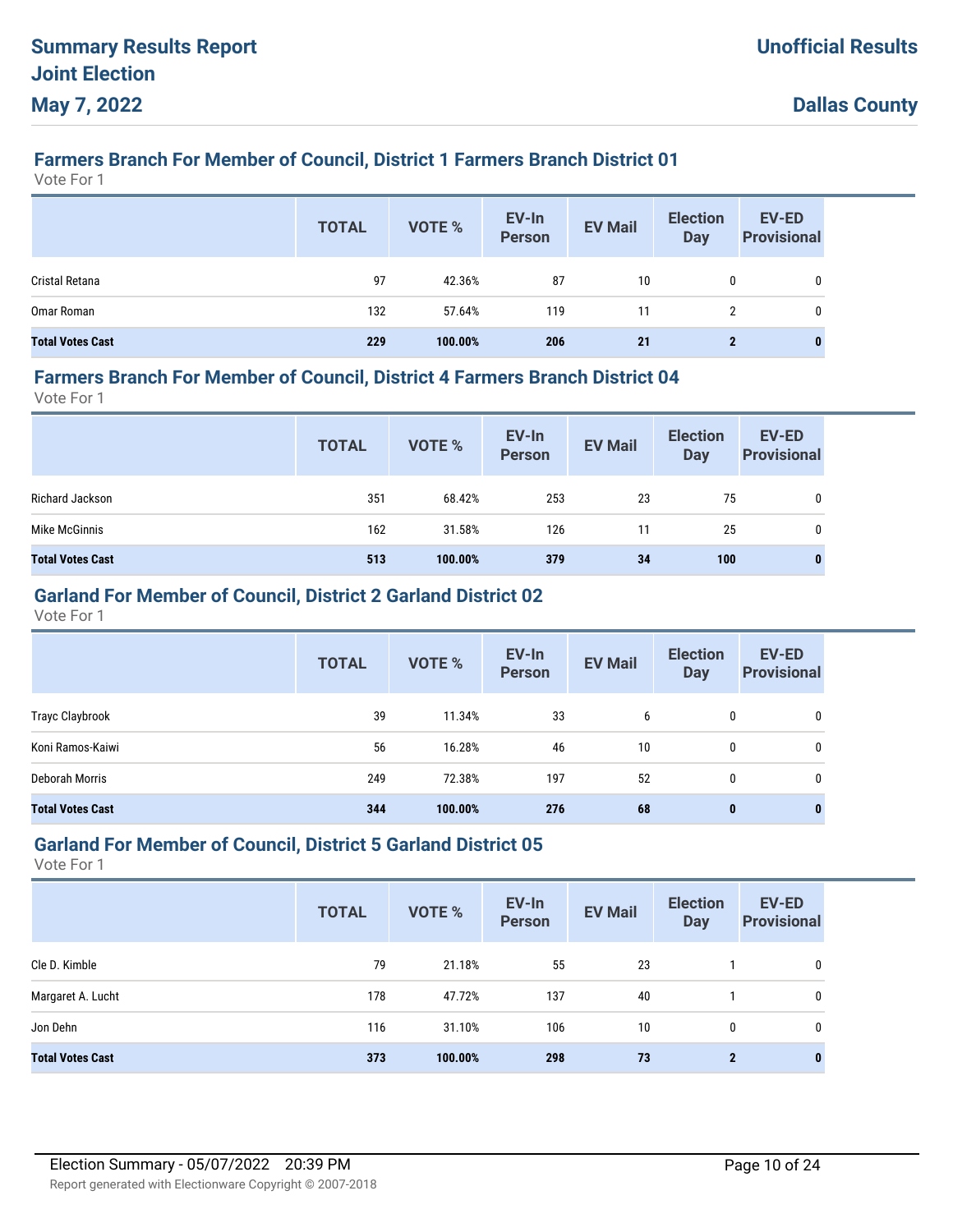**Grand Prarie Mayor Grand Prairie**

Vote For 1

|                         | <b>TOTAL</b> | <b>VOTE %</b> | EV-In<br><b>Person</b> | <b>EV Mail</b> | <b>Election</b><br><b>Day</b> | EV-ED<br><b>Provisional</b> |
|-------------------------|--------------|---------------|------------------------|----------------|-------------------------------|-----------------------------|
| Ron Jensen              | 2,119        | 90.02%        | 1,822                  | 292            | <sub>5</sub>                  | 0                           |
| Rabbi DeLeslie          | 235          | 9.98%         | 200                    | 34             |                               | 0                           |
| <b>Total Votes Cast</b> | 2,354        | 100.00%       | 2,022                  | 326            | 6                             | 0                           |

#### **Grand Prarie For Member of Council, District 2 Grand Prairie District 02**

Vote For 1

|                         | <b>TOTAL</b> | <b>VOTE %</b> | EV-In<br><b>Person</b> | <b>EV Mail</b> | <b>Election</b><br><b>Day</b> | <b>EV-ED</b><br><b>Provisional</b> |
|-------------------------|--------------|---------------|------------------------|----------------|-------------------------------|------------------------------------|
| Jacquin Headen          | 458          | 50.05%        | 427                    | 30             |                               | 0                                  |
| Lazaro Gonzalez         | 64           | 6.99%         | 49                     | 14             |                               | 0                                  |
| Dennis King             | 393          | 42.95%        | 340                    | 53             | 0                             | 0                                  |
| <b>Total Votes Cast</b> | 915          | 100.00%       | 816                    | 97             | $\mathbf{2}$                  | $\mathbf 0$                        |

## **Grand Prarie For Member of Council, District 4 Grand Prairie District 04**

Vote For 1

|                         | <b>TOTAL</b> | VOTE %  | EV-In<br>Person | <b>EV Mail</b> | <b>Election</b><br>Day | <b>EV-ED</b><br><b>Provisional</b> |
|-------------------------|--------------|---------|-----------------|----------------|------------------------|------------------------------------|
| John Lopez              | 81           | 100.00% | 62              | 19             | 0                      | 0                                  |
| <b>Total Votes Cast</b> | 81           | 100.00% | 62              | 19             | 0                      |                                    |

#### **Hutchins Mayor Hutchins**

|                         | <b>TOTAL</b> | VOTE %  | EV-In<br>Person | <b>EV Mail</b> | <b>Election</b><br><b>Day</b> | <b>EV-ED</b><br><b>Provisional</b> |
|-------------------------|--------------|---------|-----------------|----------------|-------------------------------|------------------------------------|
| Mario Vasquez           | 58           | 52.25%  | 54              | 4              | 0                             | 0                                  |
| Demarcus Odom           | 53           | 47.75%  | 44              | 9              | 0                             | 0                                  |
| <b>Total Votes Cast</b> | 111          | 100.00% | 98              | 13             | $\bf{0}$                      | $\mathbf{0}$                       |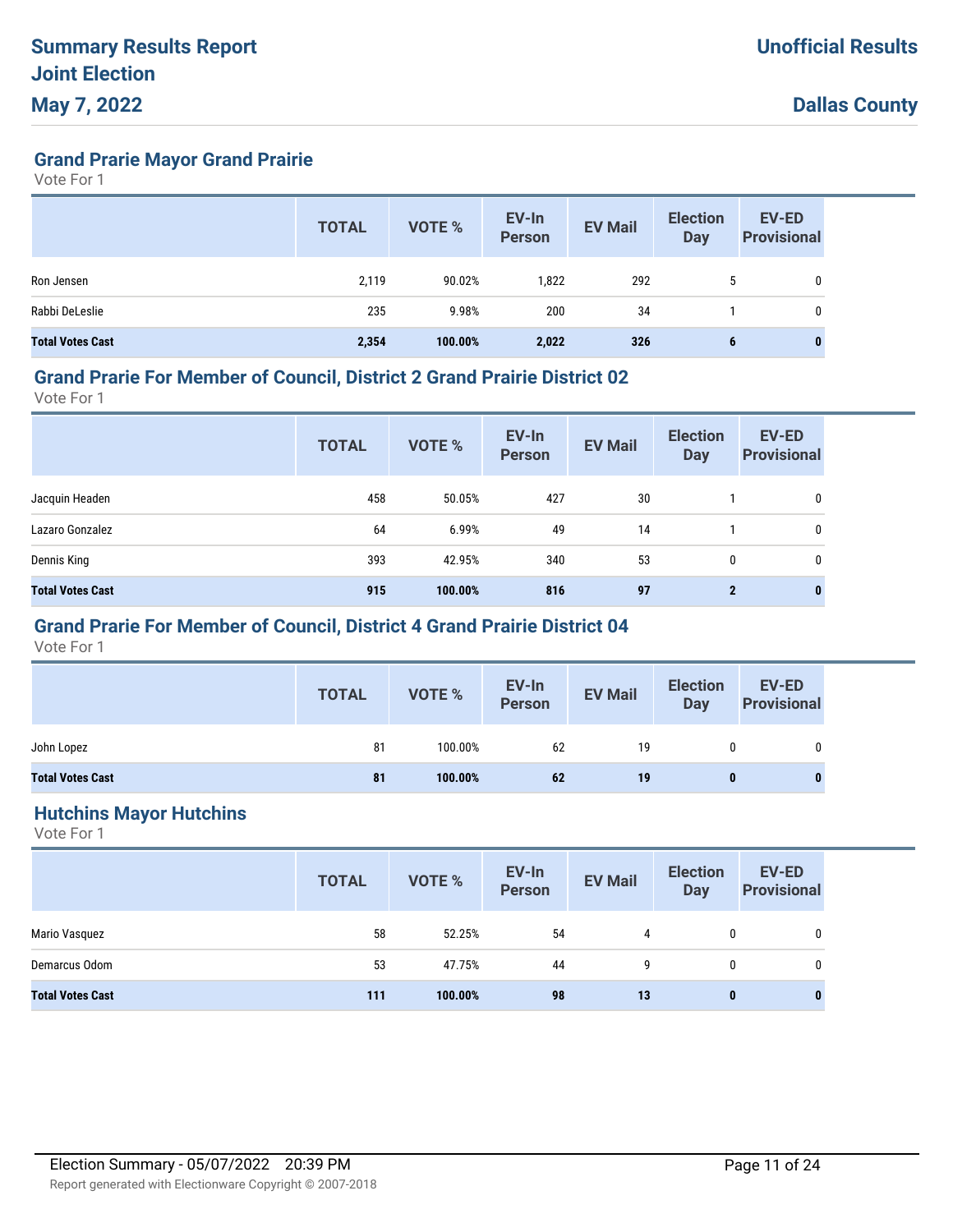## **Hutchins For Member of Council Hutchins**

Vote For 2

|                         | <b>TOTAL</b> | <b>VOTE %</b> | EV-In<br><b>Person</b> | <b>EV Mail</b> | <b>Election</b><br><b>Day</b> | <b>EV-ED</b><br><b>Provisional</b> |
|-------------------------|--------------|---------------|------------------------|----------------|-------------------------------|------------------------------------|
| Brenda L. Campbell      | 73           | 42.94%        | 61                     | 12             | 0                             | 0                                  |
| <b>Steve Nichols</b>    | 48           | 28.24%        | 44                     | 4              | 0                             | 0                                  |
| <b>Gerald Hollis</b>    | 49           | 28.82%        | 42                     |                | 0                             | 0                                  |
| <b>Total Votes Cast</b> | 170          | 100.00%       | 147                    | 23             | $\mathbf{0}$                  | 0                                  |

#### **Irving For Member of Council, Single Member District 1 Irving District 01**

Vote For 1

|                         | <b>TOTAL</b> | <b>VOTE %</b> | EV-In<br><b>Person</b> | <b>EV Mail</b> | <b>Election</b><br>Day | <b>EV-ED</b><br><b>Provisional</b> |
|-------------------------|--------------|---------------|------------------------|----------------|------------------------|------------------------------------|
| <b>Tony Grimes</b>      | 208          | 38.73%        | 151                    | 36             | 21                     | 0                                  |
| John Bloch              | 210          | 39.11%        | 158                    | 11             | 41                     | 0                                  |
| <b>Ricky Lightfoot</b>  | 119          | 22.16%        | 98                     | 15             | 6                      | 0                                  |
| <b>Total Votes Cast</b> | 537          | 100.00%       | 407                    | 62             | 68                     | $\bf{0}$                           |

### **Irving For Member of Council, Single Member District 7 Irving District 07**

Vote For 1

|                         | <b>TOTAL</b> | <b>VOTE %</b> | EV-In<br><b>Person</b> | <b>EV Mail</b> | <b>Election</b><br>Day | <b>EV-ED</b><br><b>Provisional</b> |
|-------------------------|--------------|---------------|------------------------|----------------|------------------------|------------------------------------|
| Bryan Jones             | 388          | 44.39%        | 263                    | 20             | 105                    | $\mathbf{0}$                       |
| Kyle Taylor             | 486          | 55.61%        | 324                    | 63             | 99                     | $\mathbf{0}$                       |
| <b>Total Votes Cast</b> | 874          | 100.00%       | 587                    | 83             | 204                    | 0                                  |

#### **Lancaster For Member of Council, District 1 Lancaster District 01**

|                          | <b>TOTAL</b> | <b>VOTE %</b> | EV-In<br><b>Person</b> | <b>EV Mail</b> | <b>Election</b><br>Day | <b>EV-ED</b><br><b>Provisional</b> |
|--------------------------|--------------|---------------|------------------------|----------------|------------------------|------------------------------------|
| <b>Carol Strain Burk</b> | 365          | 78.49%        | 340                    | 25             | 0                      | 0                                  |
| Lawrence L. Prothro      | 100          | 21.51%        | 89                     | 11             | 0                      | 0                                  |
| <b>Total Votes Cast</b>  | 465          | 100.00%       | 429                    | 36             | $\bf{0}$               | 0                                  |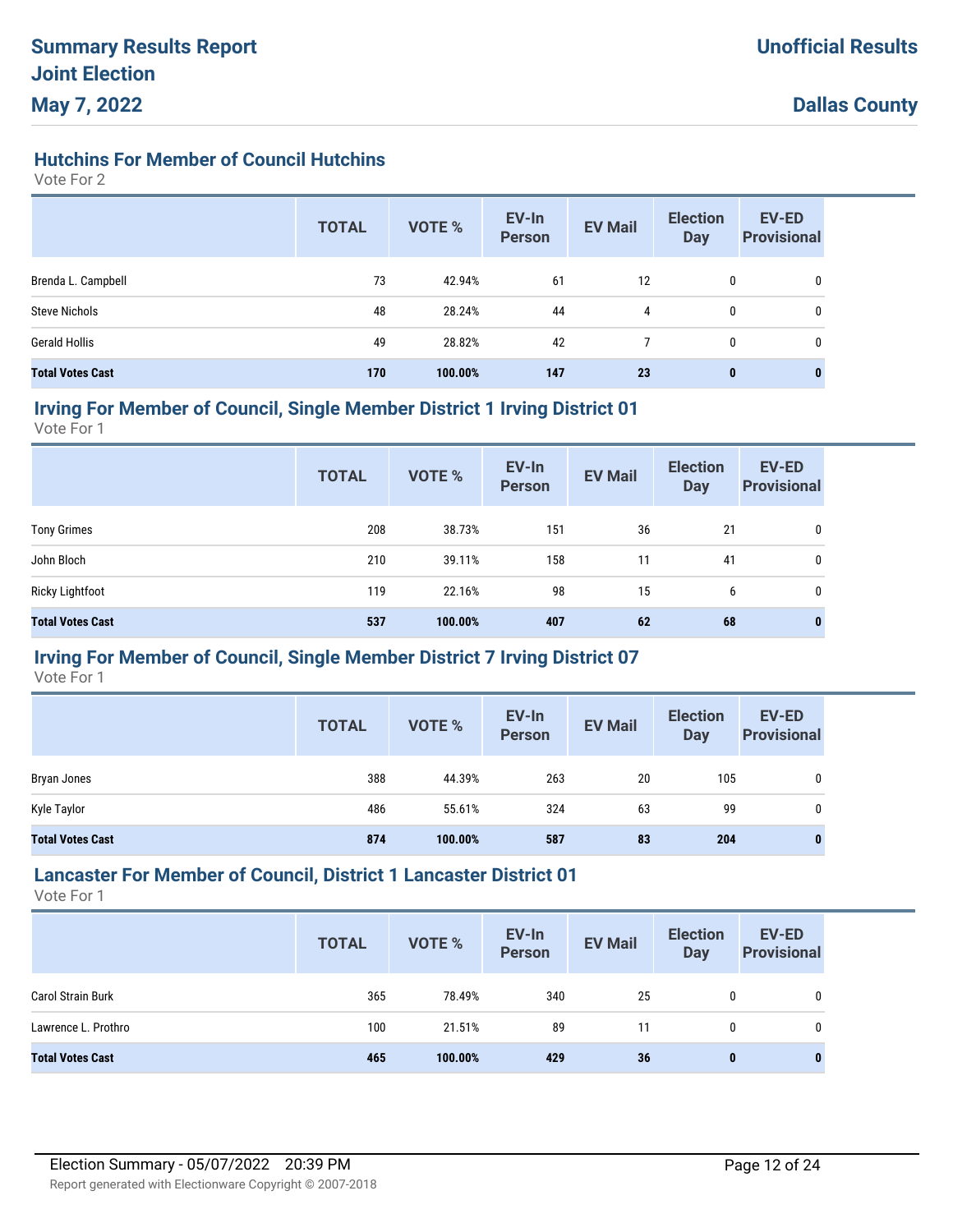# **Lewisville For Member of Council, Place 4 Lewisville**

Vote For 1

|                         | <b>TOTAL</b> | <b>VOTE %</b> | EV-In<br>Person | <b>EV Mail</b> | <b>Election</b><br>Day | <b>EV-ED</b><br><b>Provisional</b> |
|-------------------------|--------------|---------------|-----------------|----------------|------------------------|------------------------------------|
| <b>Brandon Jones</b>    | 8            | 100.00%       |                 |                |                        | 0                                  |
| <b>Total Votes Cast</b> | 8            | 100.00%       |                 |                | $\bf{0}$               |                                    |

#### **Lewisville For Member of Council, Place 5 Lewisville**

Vote For 1

|                         | <b>TOTAL</b> | VOTE %  | EV-In<br>Person | <b>EV Mail</b> | <b>Election</b><br>Day | EV-ED<br><b>Provisional</b> |
|-------------------------|--------------|---------|-----------------|----------------|------------------------|-----------------------------|
| Kristin Green           | 8            | 100.00% |                 |                | 0                      | 0                           |
| <b>Total Votes Cast</b> | 8            | 100.00% |                 |                |                        | 0                           |

# **Lewisville For Member of Council, Place 6 Lewisville**

Vote For 1

|                         | <b>TOTAL</b> | VOTE %  | EV-In<br>Person | <b>EV Mail</b> | <b>Election</b><br>Day | <b>EV-ED</b><br><b>Provisional</b> |
|-------------------------|--------------|---------|-----------------|----------------|------------------------|------------------------------------|
| Patrick Kelly           |              | 87.50%  | 6               |                | 0                      | 0                                  |
| <b>Tom Cottrell</b>     |              | 12.50%  |                 | 0              |                        |                                    |
| <b>Total Votes Cast</b> | 8            | 100.00% |                 |                | 0                      | $\bf{0}$                           |

## **Rowlett Mayor Rowlett**

|                         | <b>TOTAL</b> | <b>VOTE %</b> | EV-In<br><b>Person</b> | <b>EV Mail</b> | <b>Election</b><br><b>Day</b> | EV-ED<br><b>Provisional</b> |
|-------------------------|--------------|---------------|------------------------|----------------|-------------------------------|-----------------------------|
| Chris Kizziar           | 580          | 29.07%        | 535                    | 45             | 0                             | 0                           |
| Joel R. Medina II       | 406          | 20.35%        | 367                    | 39             | 0                             | 0                           |
| <b>Blake Margolis</b>   | 1,009        | 50.58%        | 928                    | 81             | 0                             | 0                           |
| <b>Total Votes Cast</b> | 1,995        | 100.00%       | 1,830                  | 165            | $\mathbf{0}$                  | $\bf{0}$                    |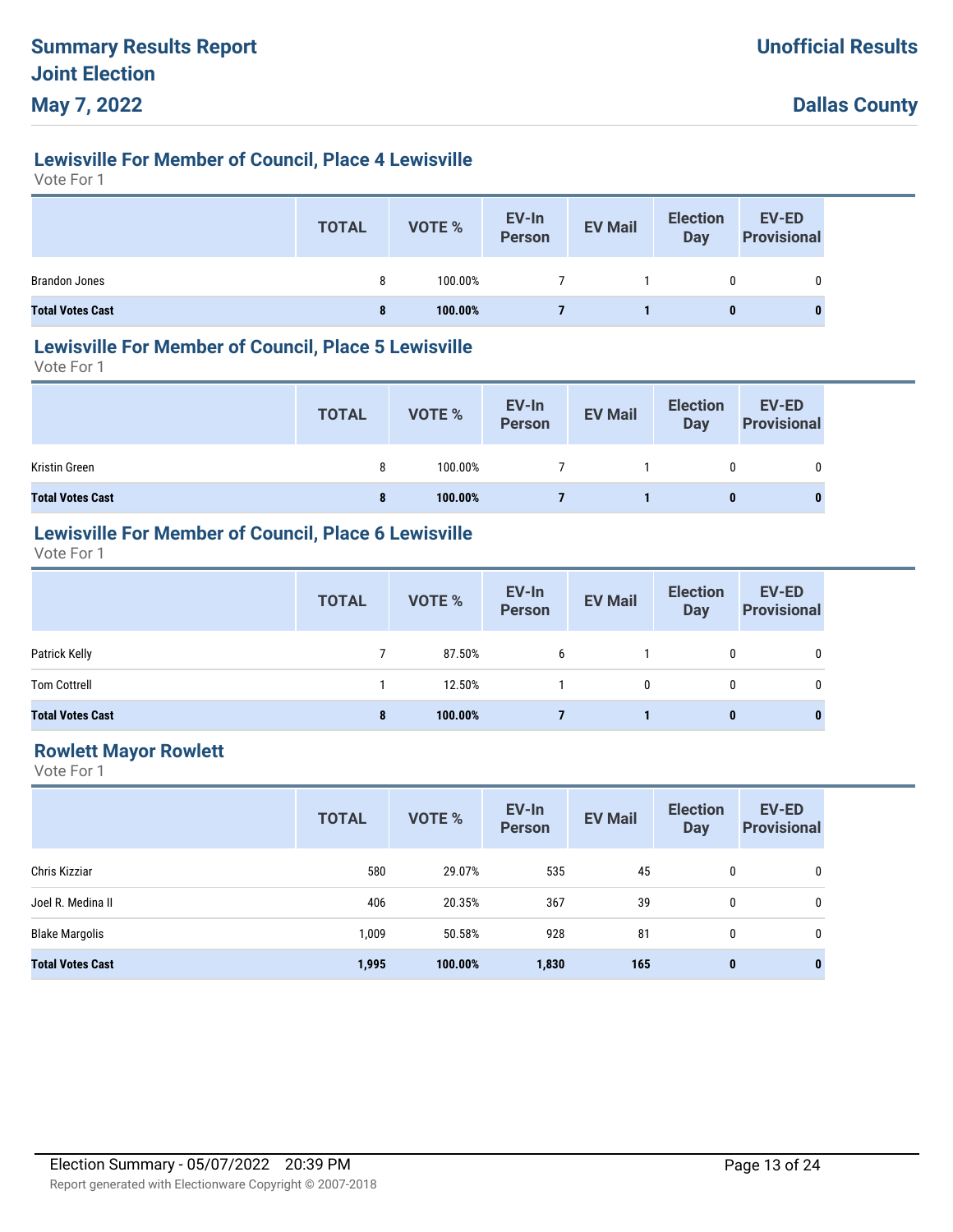# **Rowlett Councilmember, Place Two Rowlett**

Vote For 1

|                         | <b>TOTAL</b> | <b>VOTE %</b> | EV-In<br>Person | <b>EV Mail</b> | <b>Election</b><br><b>Day</b> | <b>EV-ED</b><br><b>Provisional</b> |
|-------------------------|--------------|---------------|-----------------|----------------|-------------------------------|------------------------------------|
| Jeff Winget             | 1,675        | 100.00%       | 1,541           | 134            | 0                             |                                    |
| <b>Total Votes Cast</b> | 1,675        | 100.00%       | 1,541           | 134            | 0                             | 0                                  |

#### **Rowlett Councilmember, Place Four Rowlett**

Vote For 1

|                         | <b>TOTAL</b> | <b>VOTE %</b> | EV-In<br>Person | <b>EV Mail</b> | <b>Election</b><br><b>Day</b> | <b>EV-ED</b><br><b>Provisional</b> |
|-------------------------|--------------|---------------|-----------------|----------------|-------------------------------|------------------------------------|
| Mike Britton            | 1,015        | 53.34%        | 954             | -61            | 0                             | 0                                  |
| Whitney P. Laning       | 888          | 46.66%        | 795             | 93             | 0                             | 0                                  |
| <b>Total Votes Cast</b> | 1,903        | 100.00%       | 1,749           | 154            | 0                             | $\bf{0}$                           |

## **Rowlett Councilmember, Place Six Rowlett**

Vote For 1

|                         | <b>TOTAL</b> | VOTE %  | EV-In<br>Person | <b>EV Mail</b> | <b>Election</b><br><b>Day</b> | EV-ED<br><b>Provisional</b> |
|-------------------------|--------------|---------|-----------------|----------------|-------------------------------|-----------------------------|
| Rebecca J. Day          | 726          | 39.61%  | 655             | 71             | 0                             | 0                           |
| Debra (Deb) Shinder     | 1.107        | 60.39%  | 1.024           | 83             | 0                             | 0                           |
| <b>Total Votes Cast</b> | 1,833        | 100.00% | 1,679           | 154            | 0                             | $\bf{0}$                    |

#### **Rowlett Councilmember Place 1 Unexpired Term Rowlett**

|                         | <b>TOTAL</b> | <b>VOTE %</b> | EV-In<br><b>Person</b> | <b>EV Mail</b> | <b>Election</b><br><b>Day</b> | <b>EV-ED</b><br><b>Provisional</b> |
|-------------------------|--------------|---------------|------------------------|----------------|-------------------------------|------------------------------------|
| Brian Galuardi          | 975          | 53.75%        | 909                    | 66             | 0                             | 0                                  |
| Stephanie Higgins       | 839          | 46.25%        | 751                    | 88             | 0                             | 0                                  |
| <b>Total Votes Cast</b> | 1,814        | 100.00%       | 1,660                  | 154            | 0                             | 0                                  |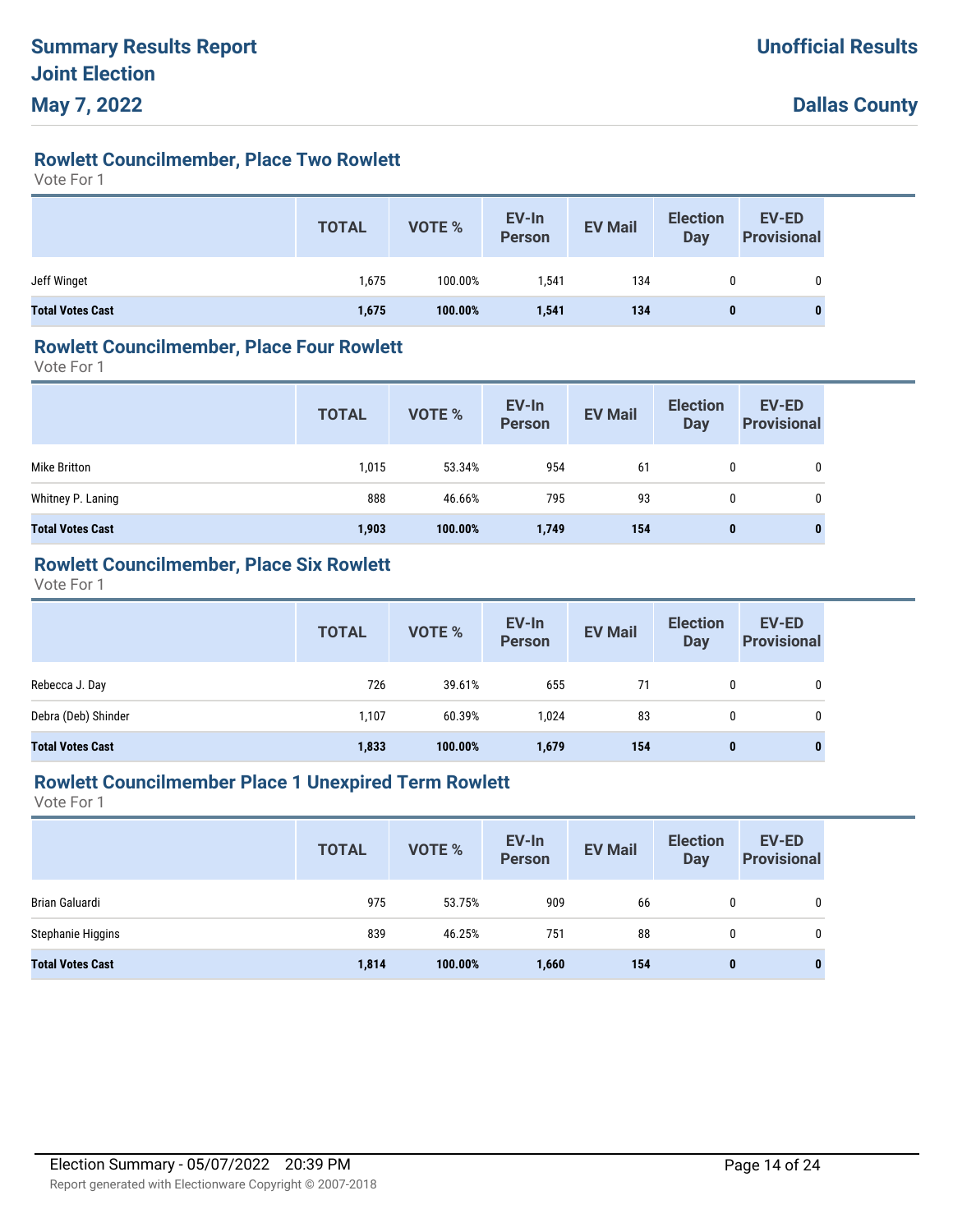### **Sachse Mayor Sachse**

Vote For 1

|                         | <b>TOTAL</b> | VOTE %  | EV-In<br><b>Person</b> | <b>EV Mail</b> | <b>Election</b><br><b>Day</b> | EV-ED<br><b>Provisional</b> |
|-------------------------|--------------|---------|------------------------|----------------|-------------------------------|-----------------------------|
| <b>Teddy Kinzer</b>     | 332          | 49.55%  | 325                    |                | $\mathbf{0}$                  | 0                           |
| Jeff Bickerstaff        | 338          | 50.45%  | 318                    | 20             | 0                             | 0                           |
| <b>Total Votes Cast</b> | 670          | 100.00% | 643                    | 27             | $\bf{0}$                      | 0                           |

# **Sachse For Member of Council, Place 5 Sachse**

Vote For 1

|                         | <b>TOTAL</b> | VOTE %  | EV-In<br>Person | <b>EV Mail</b> | <b>Election</b><br><b>Day</b> | <b>EV-ED</b><br><b>Provisional</b> |
|-------------------------|--------------|---------|-----------------|----------------|-------------------------------|------------------------------------|
| Lindsay Buhler          | 404          | 63.92%  | 383             | 21             | 0                             | 0                                  |
| Spencer Hauenstein      | 228          | 36.08%  | 223             | 5              | $\mathbf{0}$                  | 0                                  |
| <b>Total Votes Cast</b> | 632          | 100.00% | 606             | 26             | 0                             | 0                                  |

## **Sachse For Member of Council, Place 6 Sachse**

Vote For 1

|                         | <b>TOTAL</b> | <b>VOTE %</b> | EV-In<br>Person | <b>EV Mail</b> | <b>Election</b><br><b>Day</b> | <b>EV-ED</b><br><b>Provisional</b> |
|-------------------------|--------------|---------------|-----------------|----------------|-------------------------------|------------------------------------|
| Matt Prestenberg        | 384          | 61.64%        | 375             | 9              | 0                             | $\mathbf{0}$                       |
| Adrian Rodriguez        | 239          | 38.36%        | 222             | 17             | $\mathbf{0}$                  | 0                                  |
| <b>Total Votes Cast</b> | 623          | 100.00%       | 597             | 26             | $\mathbf 0$                   | $\bf{0}$                           |

## **Wilmer For Member of Council Wilmer**

|                         | <b>TOTAL</b> | VOTE %  | EV-In<br><b>Person</b> | <b>EV Mail</b> | <b>Election</b><br><b>Day</b> | EV-ED<br><b>Provisional</b> |
|-------------------------|--------------|---------|------------------------|----------------|-------------------------------|-----------------------------|
| Melissa Ramirez         | 22           | 17.19%  | 22                     | 0              | 0                             | 0                           |
| Pamela Wash             | 42           | 32.81%  | 37                     | 5              | 0                             | 0                           |
| Laura Jacobs            | 39           | 30.47%  | 34                     | 5              | 0                             | 0                           |
| Sergio Campos           | 25           | 19.53%  | 24                     |                | 0                             | 0                           |
| <b>Total Votes Cast</b> | 128          | 100.00% | 117                    | 11             | $\mathbf 0$                   | $\mathbf{0}$                |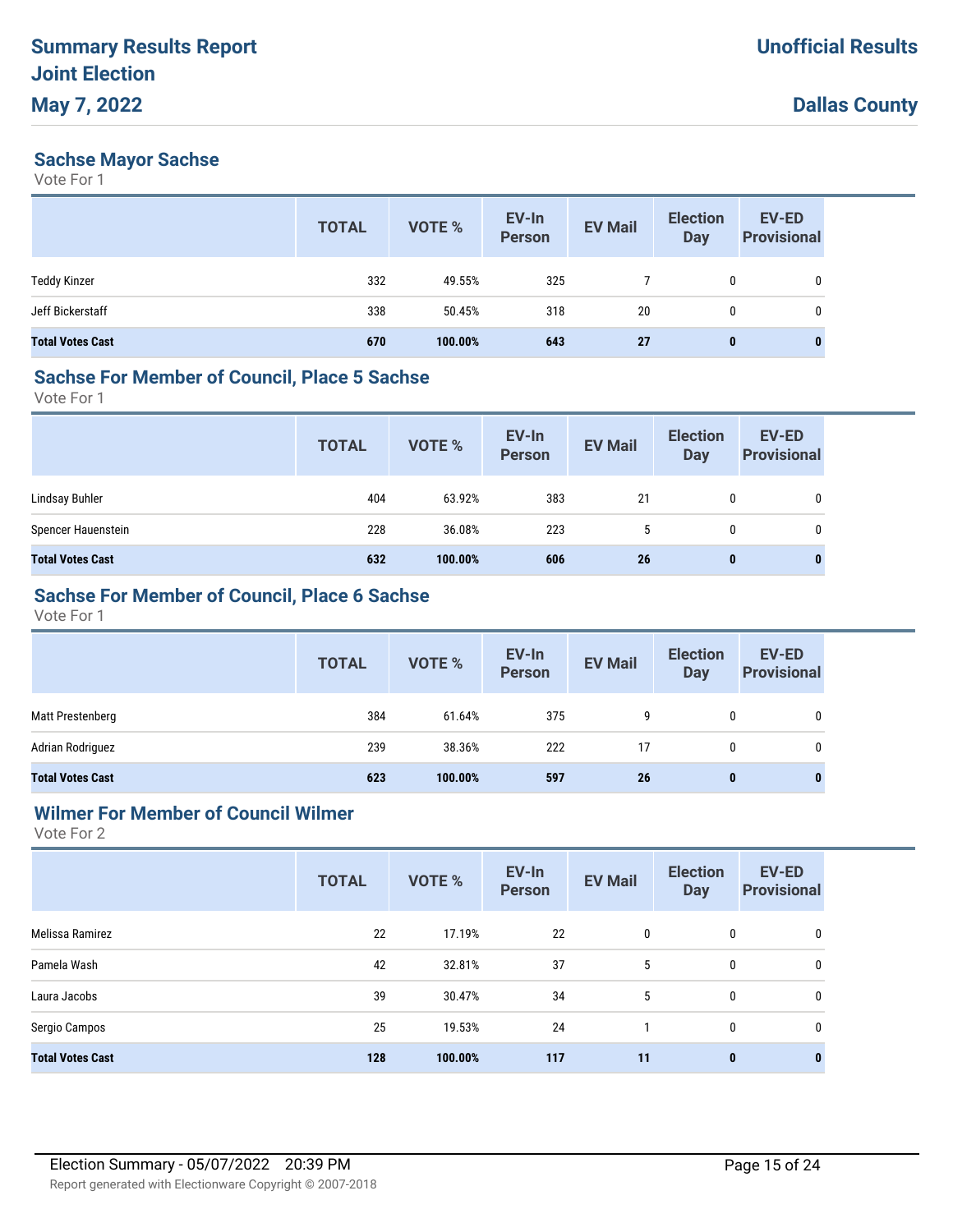# **Wilmer Proposition A**

Vote For 1

|                         | <b>TOTAL</b> | <b>VOTE %</b> | EV-In<br>Person | <b>EV Mail</b> | <b>Election</b><br><b>Day</b> | <b>EV-ED</b><br><b>Provisional</b> |
|-------------------------|--------------|---------------|-----------------|----------------|-------------------------------|------------------------------------|
| Yes                     | 62           | 93.94%        | 56              | 6              | 0                             | 0                                  |
| No                      | 4            | 6.06%         | 4               | 0              | 0                             | 0                                  |
| <b>Total Votes Cast</b> | 66           | 100.00%       | 60              | 6              | 0                             | 0                                  |

#### **Carrollton-Farmers Branch For Member(s) of Board of Trustees Carroll-Farmers Branch ISD** Vote For 3

|                         | <b>TOTAL</b> | VOTE %  | EV-In<br><b>Person</b> | <b>EV Mail</b> | <b>Election</b><br><b>Day</b> | <b>EV-ED</b><br><b>Provisional</b> |
|-------------------------|--------------|---------|------------------------|----------------|-------------------------------|------------------------------------|
| James Allen             | 472          | 6.23%   | 353                    | 111            | 8                             | $\pmb{0}$                          |
| James Allen             | 201          | 2.65%   | 165                    | 30             | 6                             | 0                                  |
| James Allen             | 199          | 2.63%   | 163                    | 31             | 5                             | 0                                  |
| Ileana Garza-Rojas      | 725          | 9.56%   | 571                    | 140            | 14                            | 0                                  |
| Ileana Garza-Rojas      | 453          | 5.98%   | 378                    | 66             | 9                             | 0                                  |
| Ileana Garza-Rojas      | 468          | 6.17%   | 404                    | 54             | $10\,$                        | 0                                  |
| Kim Brady               | 874          | 11.53%  | 654                    | 206            | 14                            | 0                                  |
| Kim Brady               | 521          | 6.87%   | 440                    | 74             | $\overline{7}$                | 0                                  |
| Kim Brady               | 472          | 6.23%   | 418                    | 51             | 3                             | 0                                  |
| <b>Tara Hrbacek</b>     | 1,053        | 13.89%  | 829                    | 200            | 24                            | 0                                  |
| <b>Tara Hrbacek</b>     | 305          | 4.02%   | 238                    | 57             | 10                            | 0                                  |
| <b>Tara Hrbacek</b>     | 268          | 3.54%   | 201                    | 59             | 8                             | $\pmb{0}$                          |
| Randy Schackmann        | 848          | 11.19%  | 632                    | 188            | 28                            | $\pmb{0}$                          |
| Randy Schackmann        | 414          | 5.46%   | 350                    | 47             | 17                            | 0                                  |
| Randy Schackmann        | 307          | 4.05%   | 256                    | 39             | 12                            | 0                                  |
| <b>Total Votes Cast</b> | 7,580        | 100.00% | 6,052                  | 1,353          | 175                           | $\bf{0}$                           |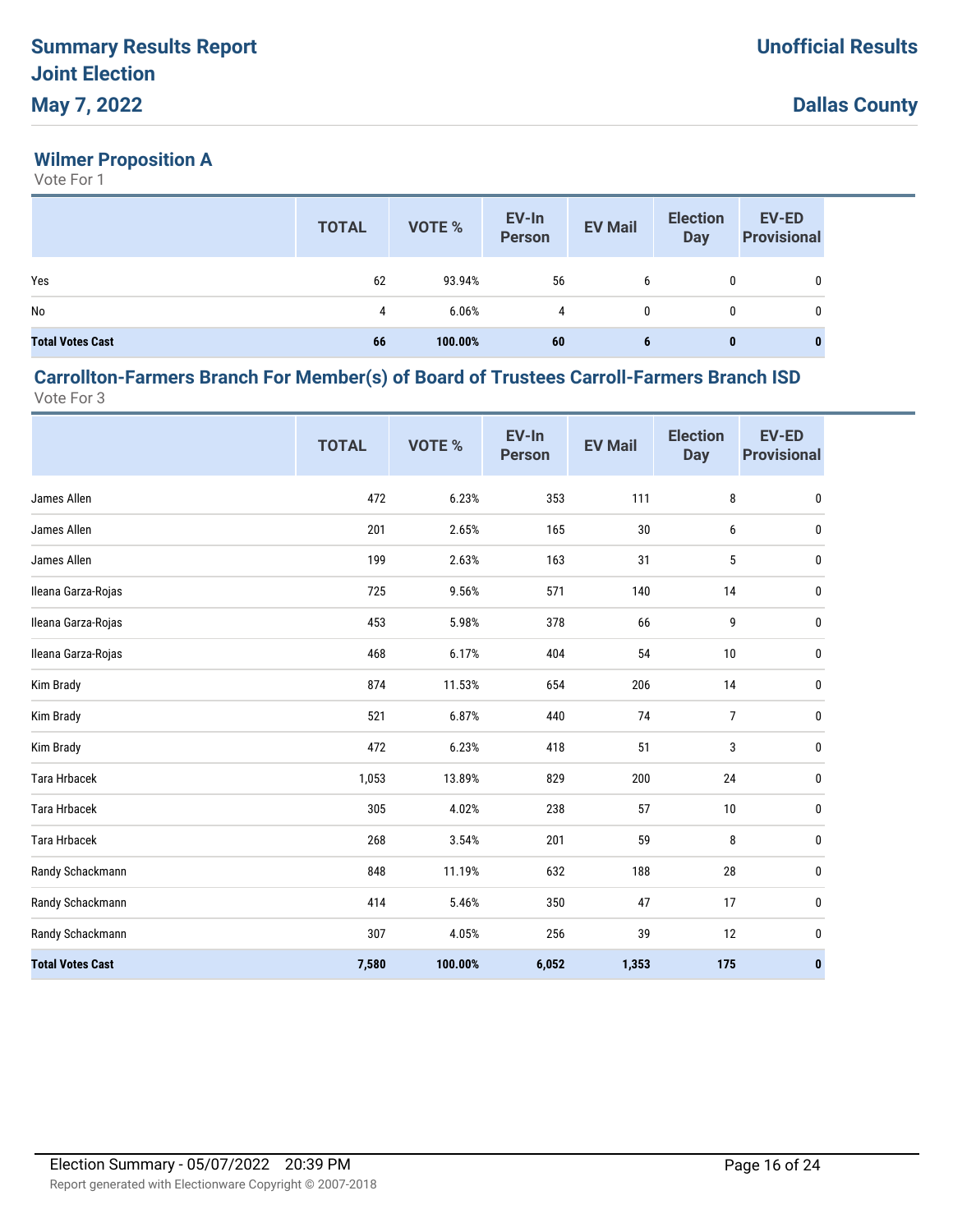# **Cedar Hill ISD For Member of Board of Trustees, Place 1 Cedar Hill ISD**

Vote For 1

|                         | <b>TOTAL</b> | <b>VOTE %</b> | EV-In<br>Person | <b>EV Mail</b> | <b>Election</b><br><b>Day</b> | <b>EV-ED</b><br><b>Provisional</b> |
|-------------------------|--------------|---------------|-----------------|----------------|-------------------------------|------------------------------------|
| Gayle A. Sims           | 923          | 100.00%       | 731             | 182            | 10                            |                                    |
| <b>Total Votes Cast</b> | 923          | 100.00%       | 731             | 182            | 10 <sup>°</sup>               |                                    |

#### **Cedar Hill ISD For Member of Board of Trustees, Place 2 Cedar Hill ISD**

Vote For 1

|                         | <b>TOTAL</b> | <b>VOTE %</b> | EV-In<br>Person | <b>EV Mail</b> | <b>Election</b><br><b>Day</b> | <b>EV-ED</b><br><b>Provisional</b> |
|-------------------------|--------------|---------------|-----------------|----------------|-------------------------------|------------------------------------|
| DeAundra Hurd           | 434          | 47.64%        | 343             | 87             | 4                             | 0                                  |
| Carma Morgan            | 477          | 52.36%        | 382             | 90             | 5                             | 0                                  |
| <b>Total Votes Cast</b> | 911          | 100.00%       | 725             | 177            | 9                             | 0                                  |

#### **Coppell ISD For Member of Board of Trustees, Place 1 Coppell ISD**

Vote For 1

|                         | <b>TOTAL</b> | VOTE %  | EV-In<br><b>Person</b> | <b>EV Mail</b> | <b>Election</b><br><b>Day</b> | EV-ED<br><b>Provisional</b> |
|-------------------------|--------------|---------|------------------------|----------------|-------------------------------|-----------------------------|
| Leigh Walker            | 2,498        | 100.00% | 2,328                  | 169            |                               |                             |
| <b>Total Votes Cast</b> | 2,498        | 100.00% | 2,328                  | 169            |                               | $\bf{0}$                    |

#### **Coppell ISD For Member of Board of Trustees, Place 2 Coppell ISD**

Vote For 1

|                         | <b>TOTAL</b> | <b>VOTE %</b> | EV-In<br><b>Person</b> | <b>EV Mail</b> | <b>Election</b><br>Day | <b>EV-ED</b><br><b>Provisional</b> |
|-------------------------|--------------|---------------|------------------------|----------------|------------------------|------------------------------------|
| Manish Sethi            | 2,370        | 100.00%       | 2,210                  | 159            |                        |                                    |
| <b>Total Votes Cast</b> | 2,370        | 100.00%       | 2,210                  | 159            |                        | 0                                  |

#### **Coppell ISD For Member of Board of Trustees, Place 3 Coppell ISD**

|                            | <b>TOTAL</b> | <b>VOTE %</b> | EV-In<br><b>Person</b> | <b>EV Mail</b> | <b>Election</b><br>Day | <b>EV-ED</b><br><b>Provisional</b> |
|----------------------------|--------------|---------------|------------------------|----------------|------------------------|------------------------------------|
| <b>Carol Lacey McGuire</b> | 1,017        | 33.02%        | 927                    | 89             |                        | 0                                  |
| Anthony Hill               | 2,063        | 66.98%        | 1,951                  | 112            | 0                      | 0                                  |
| <b>Total Votes Cast</b>    | 3,080        | 100.00%       | 2,878                  | 201            |                        |                                    |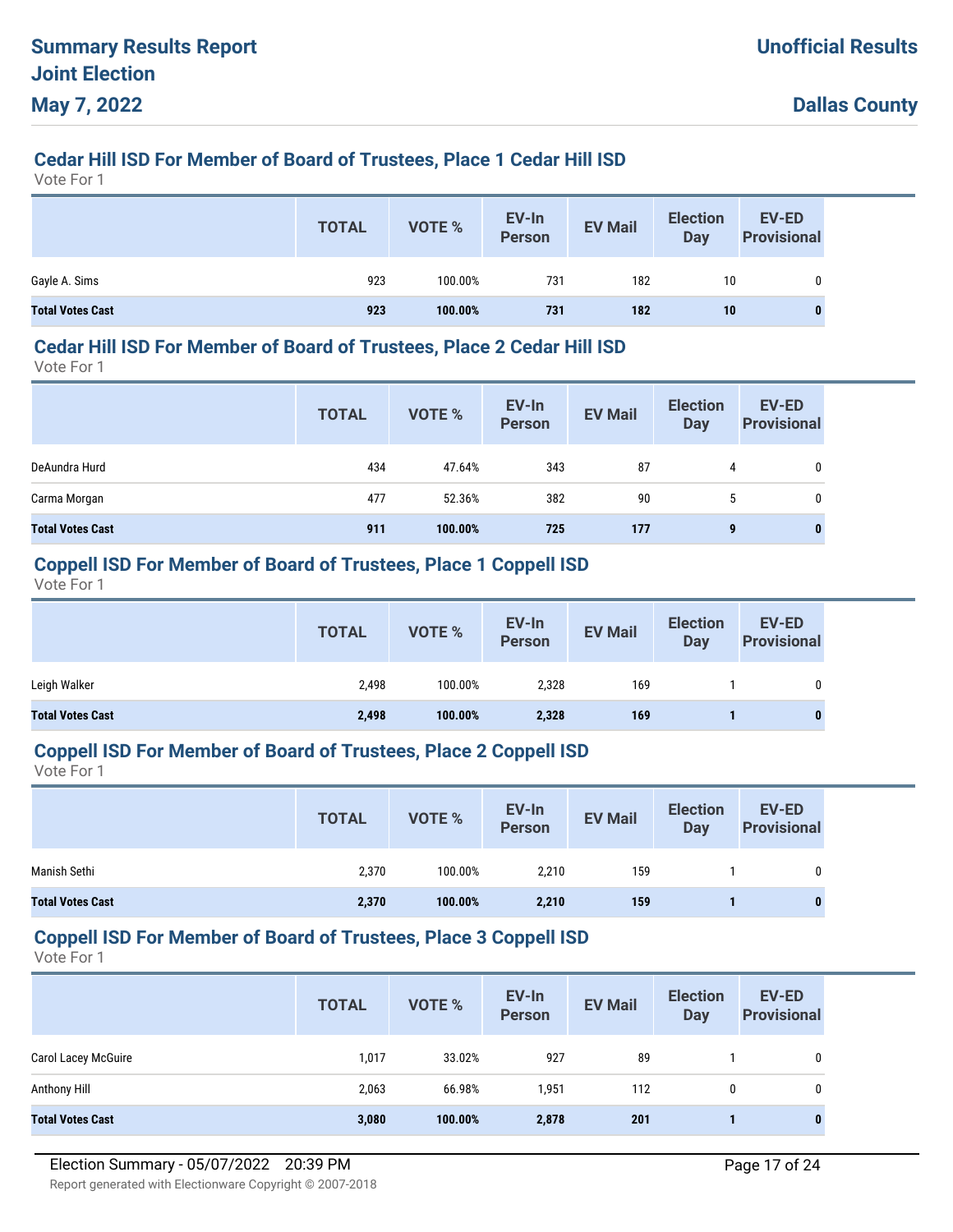# **Dallas ISD For Member of Board of Trustees, District 4 Dallas District 4**

Vote For 1

|                         | <b>TOTAL</b> | VOTE %  | EV-In<br>Person | <b>EV Mail</b> | <b>Election</b><br>Day | <b>EV-ED</b><br><b>Provisional</b> |
|-------------------------|--------------|---------|-----------------|----------------|------------------------|------------------------------------|
| Camile D. White         | 268          | 57.14%  | 176             | 90             | $\overline{2}$         | 0                                  |
| Karla Garcia            | 201          | 42.86%  | 136             | 62             | 3                      | 0                                  |
| <b>Total Votes Cast</b> | 469          | 100.00% | 312             | 152            | 5                      |                                    |

#### **Desoto ISD For Member of Board of Trustees, Place 1 Desoto ISD**

Vote For 1

|                         | <b>TOTAL</b> | <b>VOTE %</b> | EV-In<br><b>Person</b> | <b>EV Mail</b> | <b>Election</b><br><b>Day</b> | <b>EV-ED</b><br><b>Provisional</b> |
|-------------------------|--------------|---------------|------------------------|----------------|-------------------------------|------------------------------------|
| Cynthia Watson-Banks    | 1,062        | 43.42%        | 895                    | 165            | 2                             | 0                                  |
| Shanta Duren            | 488          | 19.95%        | 409                    | 78             |                               | 0                                  |
| Rickyl' Wesson          | 896          | 36.63%        | 802                    | 94             | 0                             | 0                                  |
| <b>Total Votes Cast</b> | 2,446        | 100.00%       | 2,106                  | 337            | 3                             | $\bf{0}$                           |

# **Desoto ISD For Member of Board of Trustees, Place 2 Desoto ISD**

Vote For 1

|                         | <b>TOTAL</b> | <b>VOTE %</b> | EV-In<br><b>Person</b> | <b>EV Mail</b> | <b>Election</b><br><b>Day</b> | <b>EV-ED</b><br><b>Provisional</b> |
|-------------------------|--------------|---------------|------------------------|----------------|-------------------------------|------------------------------------|
| Terrence M. Gore        | 823          | 34.08%        | 694                    | 129            | 0                             | 0                                  |
| Chasiti McKissic        | 1,592        | 65.92%        | 1,388                  | 201            | 3                             | 0                                  |
| <b>Total Votes Cast</b> | 2,415        | 100.00%       | 2,082                  | 330            | 3                             | 0                                  |

#### **Duncanville ISD For Member of Board of Trustees, Place 1 Duncanville ISD**

|                            | <b>TOTAL</b> | VOTE %  | EV-In<br>Person | <b>EV Mail</b> | <b>Election</b><br><b>Day</b> | <b>EV-ED</b><br><b>Provisional</b> |
|----------------------------|--------------|---------|-----------------|----------------|-------------------------------|------------------------------------|
| Tom Kennedy                | 1,155        | 46.27%  | 1,012           | 140            | 3                             | $\mathbf 0$                        |
| Jacqueline (Jackie) Culton | 1,341        | 53.73%  | 1,149           | 188            | 4                             | 0                                  |
| <b>Total Votes Cast</b>    | 2,496        | 100.00% | 2,161           | 328            |                               | $\mathbf{0}$                       |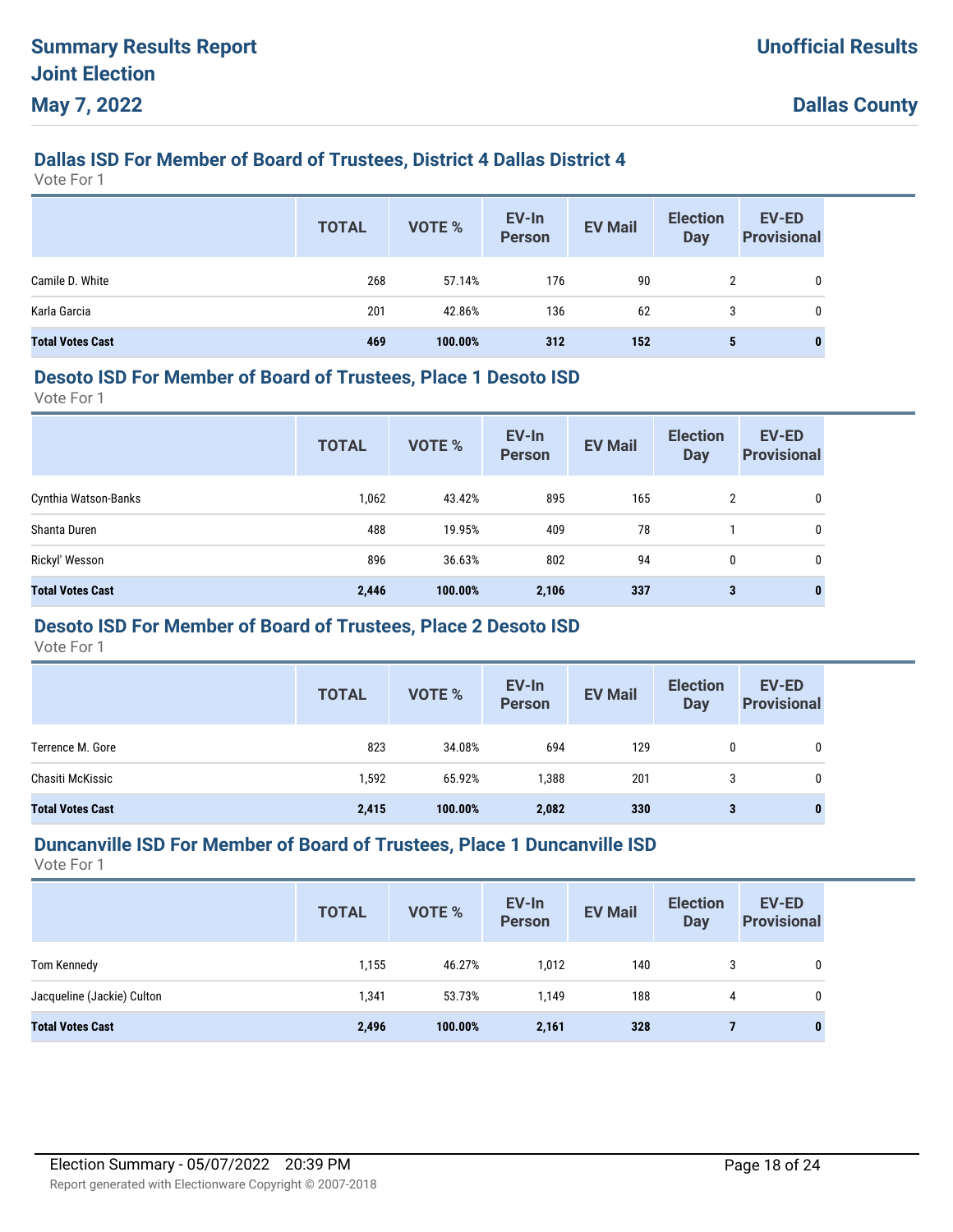# **Duncanville ISD For Member of Board of Trustees, Place 2 Duncanville ISD**

Vote For 1

|                         | <b>TOTAL</b> | VOTE %  | EV-In<br>Person | <b>EV Mail</b> | <b>Election</b><br>Day | <b>EV-ED</b><br><b>Provisional</b> |
|-------------------------|--------------|---------|-----------------|----------------|------------------------|------------------------------------|
| Coach Phil McNeely      | 2,231        | 100.00% | 1.927           | 298            |                        |                                    |
| <b>Total Votes Cast</b> | 2,231        | 100.00% | 1,927           | 298            |                        | $\bf{0}$                           |

#### **Duncanville ISD For Member of Board of Trustees, Place 3 Duncanville ISD**

Vote For 1

|                         | <b>TOTAL</b> | VOTE %  | EV-In<br>Person | <b>EV Mail</b> | <b>Election</b><br><b>Day</b> | EV-ED<br><b>Provisional</b> |
|-------------------------|--------------|---------|-----------------|----------------|-------------------------------|-----------------------------|
| Janet Veracruz          | 2,127        | 100.00% | 1,832           | 289            |                               | 0                           |
| <b>Total Votes Cast</b> | 2,127        | 100.00% | 1,832           | 289            |                               |                             |

# **Ferris ISD Proposition A Ferris ISD**

Vote For 1

|                         | <b>TOTAL</b> | VOTE %  | EV-In<br>Person | <b>EV Mail</b> | <b>Election</b><br><b>Day</b> | <b>EV-ED</b><br><b>Provisional</b> |
|-------------------------|--------------|---------|-----------------|----------------|-------------------------------|------------------------------------|
| For                     |              | 100.00% |                 | 0              |                               | 0                                  |
| Against                 | 0            | 0.00%   | $\mathbf{0}$    | $\mathbf{0}$   |                               | 0                                  |
| <b>Total Votes Cast</b> |              | 100.00% |                 | 0              | 0                             | $\bf{0}$                           |

#### **Ferris ISD Proposition B Ferris ISD**

|                         | <b>TOTAL</b> | <b>VOTE %</b> | EV-In<br>Person | <b>EV Mail</b> | <b>Election</b><br><b>Day</b> | EV-ED<br><b>Provisional</b> |
|-------------------------|--------------|---------------|-----------------|----------------|-------------------------------|-----------------------------|
| For                     |              | 100.00%       |                 | $\mathbf{0}$   | 0                             | 0                           |
| Against                 | 0            | 0.00%         | 0               | 0              | 0                             | 0                           |
| <b>Total Votes Cast</b> |              | 100.00%       |                 | 0              | $\bf{0}$                      | $\bf{0}$                    |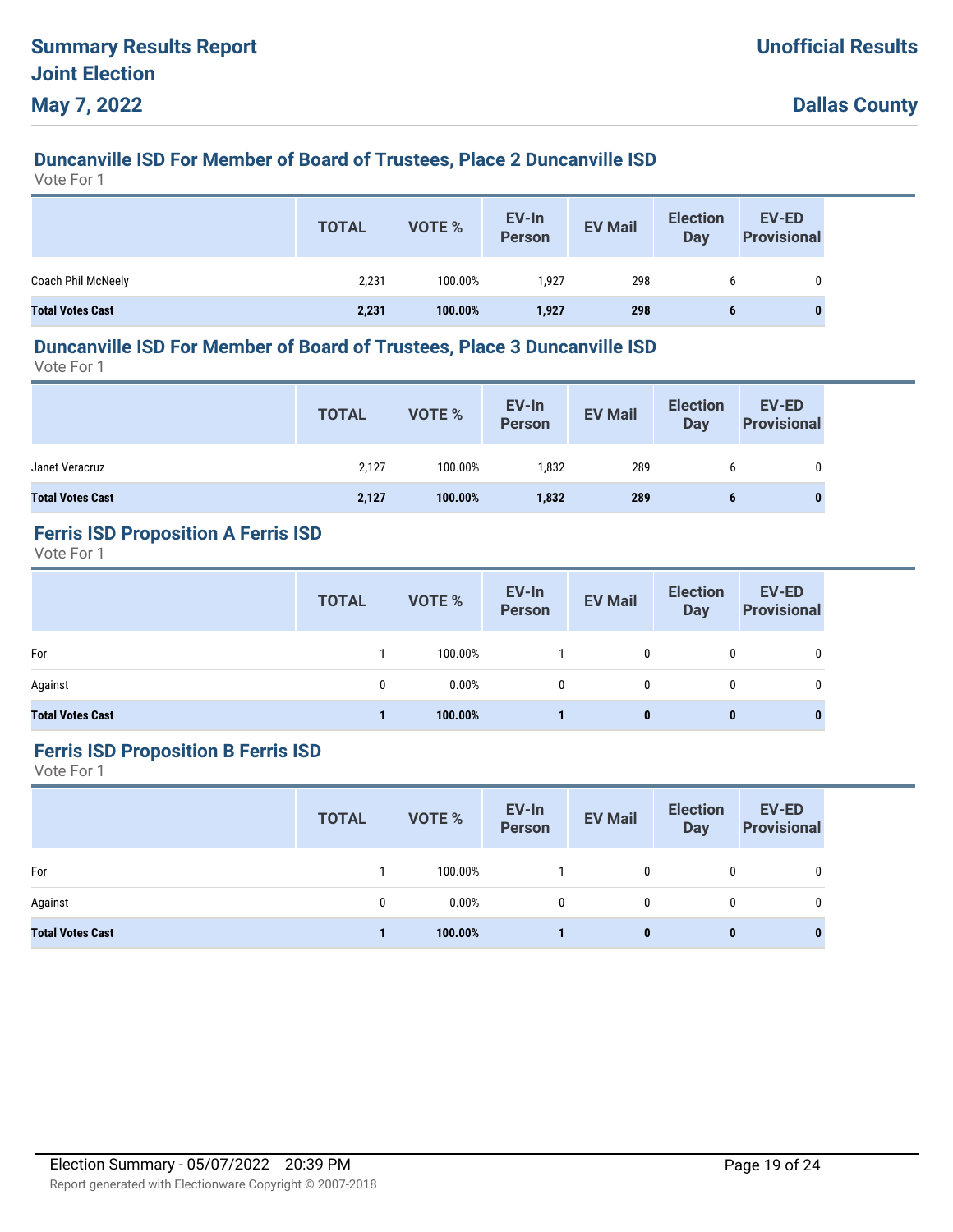**Ferris ISD Proposition C Ferris ISD**

Vote For 1

|                         | <b>TOTAL</b> | VOTE %  | EV-In<br>Person | <b>EV Mail</b> | <b>Election</b><br>Day | <b>EV-ED</b><br><b>Provisional</b> |
|-------------------------|--------------|---------|-----------------|----------------|------------------------|------------------------------------|
| For                     | 0            | 0.00%   | 0               | 0              | 0                      | 0                                  |
| Against                 |              | 100.00% |                 | 0              | 0                      | 0                                  |
| <b>Total Votes Cast</b> |              | 100.00% |                 | 0              | 0                      | $\bf{0}$                           |

#### **Garland ISD For Member of Board of Trustees, Place 1 Garland ISD**

Vote For 1

|                         | <b>TOTAL</b> | VOTE %  | EV-In<br><b>Person</b> | <b>EV Mail</b> | <b>Election</b><br><b>Day</b> | <b>EV-ED</b><br><b>Provisional</b> |
|-------------------------|--------------|---------|------------------------|----------------|-------------------------------|------------------------------------|
| <b>Bob Duckworth</b>    | 2,233        | 39.76%  | 1,856                  | 377            | 0                             | 0                                  |
| Larry Glick             | 3,383        | 60.24%  | 2,832                  | 548            |                               | 0                                  |
| <b>Total Votes Cast</b> | 5,616        | 100.00% | 4,688                  | 925            | 3                             | 0                                  |

## **Garland ISD For Member of Board of Trustees, Place 2 Garland ISD**

Vote For 1

|                         | <b>TOTAL</b> | VOTE %  | EV-In<br>Person | <b>EV Mail</b> | <b>Election</b><br>Day | <b>EV-ED</b><br><b>Provisional</b> |
|-------------------------|--------------|---------|-----------------|----------------|------------------------|------------------------------------|
| Johnny Beach            | 4,780        | 100.00% | 3,982           | 795            |                        | 0                                  |
| <b>Total Votes Cast</b> | 4,780        | 100.00% | 3,982           | 795            |                        | $\bf{0}$                           |

#### **Garland ISD For Member of Board of Trustees, Place 3 Garland ISD**

|                         | <b>TOTAL</b> | <b>VOTE %</b> | EV-In<br><b>Person</b> | <b>EV Mail</b> | <b>Election</b><br>Day | EV-ED<br><b>Provisional</b> |
|-------------------------|--------------|---------------|------------------------|----------------|------------------------|-----------------------------|
| Linda Griffin           | 4,732        | 100.00%       | 3,903                  | 826            | c<br>J                 | 0                           |
| <b>Total Votes Cast</b> | 4,732        | 100.00%       | 3,903                  | 826            | 3                      | $\bf{0}$                    |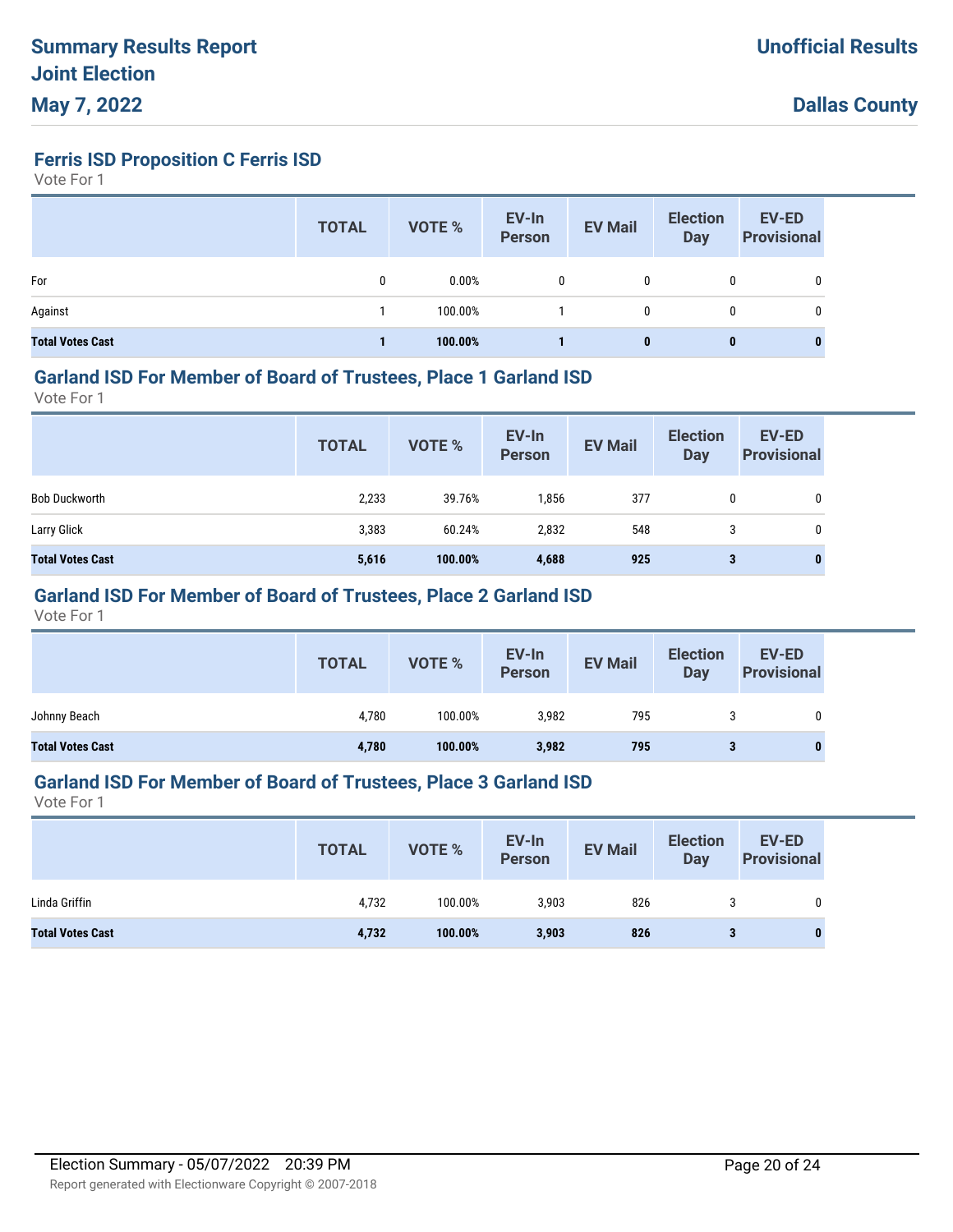# **Grand Prairie ISD For Member of Board of Trustees, Place 7, At Large Grand Prairie ISD**

Vote For 1

|                         | <b>TOTAL</b> | <b>VOTE %</b> | EV-In<br><b>Person</b> | <b>EV Mail</b> | <b>Election</b><br><b>Day</b> | <b>EV-ED</b><br><b>Provisional</b> |
|-------------------------|--------------|---------------|------------------------|----------------|-------------------------------|------------------------------------|
| Amber Moffitt           | 838          | 39.34%        | 724                    | 112            | $\overline{2}$                | 0                                  |
| <b>Burke Hall</b>       | 825          | 38.73%        | 726                    | 99             | 0                             | 0                                  |
| Patty Harris            | 467          | 21.92%        | 403                    | 63             |                               | 0                                  |
| <b>Total Votes Cast</b> | 2,130        | 100.00%       | 1,853                  | 274            | 3                             | $\bf{0}$                           |

#### **Grand Prairie ISD For Member of Board of Trustees, District 6 Grand Prairie Dist 6**

Vote For 1

|                         | <b>TOTAL</b> | VOTE %  | EV-In<br>Person | <b>EV Mail</b> | <b>Election</b><br><b>Day</b> | <b>EV-ED</b><br><b>Provisional</b> |
|-------------------------|--------------|---------|-----------------|----------------|-------------------------------|------------------------------------|
| <b>Chris Riddick</b>    | 368          | 38.45%  | 331             | 37             | 0                             | 0                                  |
| <b>Emily Liles</b>      | 589          | 61.55%  | 552             | 36             |                               | $\mathbf{0}$                       |
| <b>Total Votes Cast</b> | 957          | 100.00% | 883             | 73             |                               | $\bf{0}$                           |

## **Highland Park ISD For Member of Board of Trustees, Place 3 Highland Park ISD**

Vote For 1

|                         | <b>TOTAL</b> | VOTE %  | EV-In<br>Person | <b>EV Mail</b> | <b>Election</b><br>Day | <b>EV-ED</b><br><b>Provisional</b> |
|-------------------------|--------------|---------|-----------------|----------------|------------------------|------------------------------------|
| Bryce Benson            | 5,982        | 100.00% | 4,307           | 200            | 1,475                  |                                    |
| <b>Total Votes Cast</b> | 5,982        | 100.00% | 4,307           | 200            | 1,475                  |                                    |

#### **Highland Park ISD For Member of Board of Trustees, Place 4 Highland Park ISD**

|                         | <b>TOTAL</b> | VOTE %  | EV-In<br><b>Person</b> | <b>EV Mail</b> | <b>Election</b><br><b>Day</b> | <b>EV-ED</b><br><b>Provisional</b> |
|-------------------------|--------------|---------|------------------------|----------------|-------------------------------|------------------------------------|
| Jae Ellis               | 3,964        | 51.19%  | 2,877                  | 175            | 912                           | 0                                  |
| <b>Tyler Beeson</b>     | 3,779        | 48.81%  | 2,621                  | 105            | 1,053                         | 0                                  |
| <b>Total Votes Cast</b> | 7,743        | 100.00% | 5,498                  | 280            | 1,965                         | 0                                  |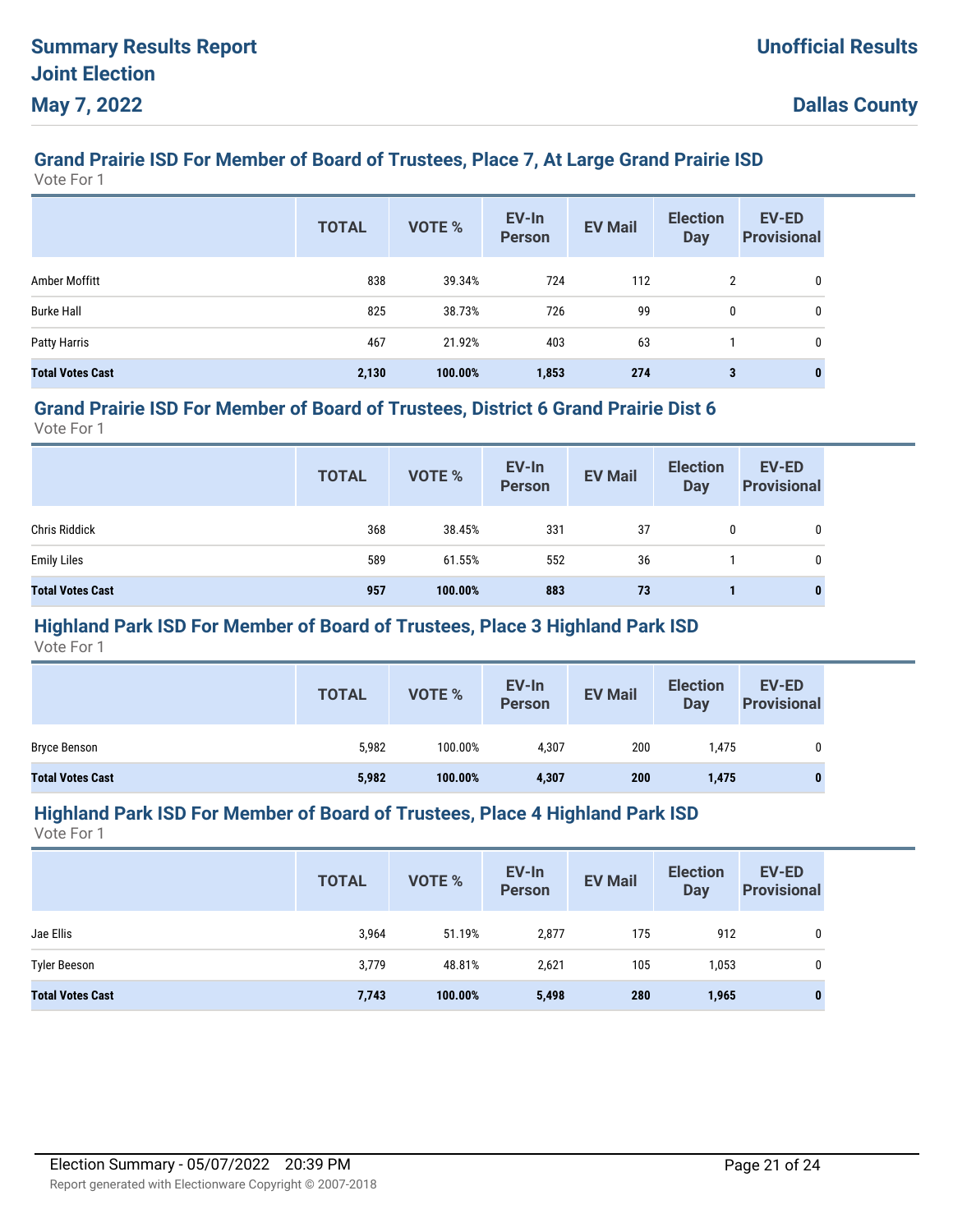# **Highland Park ISD For Member of Board of Trustees, Place 5 Highland Park ISD**

Vote For 1

|                         | <b>TOTAL</b> | <b>VOTE %</b> | EV-In<br>Person | <b>EV Mail</b> | <b>Election</b><br><b>Day</b> | EV-ED<br><b>Provisional</b> |
|-------------------------|--------------|---------------|-----------------|----------------|-------------------------------|-----------------------------|
| Ellen Lee               | 4,600        | 59.42%        | 3,356           | 190            | 1,054                         |                             |
| <b>Spencer Siino</b>    | 3,141        | 40.58%        | 2,149           | 86             | 906                           |                             |
| <b>Total Votes Cast</b> | 7,741        | 100.00%       | 5,505           | 276            | 1,960                         |                             |

#### **Irving ISD For Member of Board of Trustees, District 5 Irving Dist 5**

Vote For 1

|                         | <b>TOTAL</b> | VOTE %  | EV-In<br>Person | <b>EV Mail</b> | <b>Election</b><br>Day | <b>EV-ED</b><br><b>Provisional</b> |
|-------------------------|--------------|---------|-----------------|----------------|------------------------|------------------------------------|
| A.D. Jenkins            | 348          | 81.12%  | 260             | 42             | 46                     | 0                                  |
| Jim Scrivner            | 81           | 18.88%  | 73              | 3              |                        | 0                                  |
| <b>Total Votes Cast</b> | 429          | 100.00% | 333             | 45             | 51                     | 0                                  |

## **Lancaster ISD For Member of Board of Trustees, District 3 Lancaster Dist 3**

Vote For 1

|                         | <b>TOTAL</b> | <b>VOTE %</b> | EV-In<br>Person | <b>EV Mail</b> | <b>Election</b><br>Day | <b>EV-ED</b><br><b>Provisional</b> |
|-------------------------|--------------|---------------|-----------------|----------------|------------------------|------------------------------------|
| Temika S. Whitfield     | 82           | 65.60%        | 77              | 5              | 0                      | 0                                  |
| Sharonda Phenque Betts  | 43           | 34.40%        | 35              | 8              | 0                      | 0                                  |
| <b>Total Votes Cast</b> | 125          | 100.00%       | 112             | 13             | 0                      |                                    |

#### **Lancaster ISD For Member of Board of Trustees, District 6 Lancaster Dist 6**

|                         | <b>TOTAL</b> | <b>VOTE %</b> | EV-In<br><b>Person</b> | <b>EV Mail</b> | <b>Election</b><br><b>Day</b> | <b>EV-ED</b><br><b>Provisional</b> |
|-------------------------|--------------|---------------|------------------------|----------------|-------------------------------|------------------------------------|
| Chenique Lewis          | 21           | 9.55%         | 20                     |                | 0                             | 0                                  |
| Deshia Renae Lee        | 77           | 35.00%        | 71                     | 6              | 0                             | 0                                  |
| Carolyn Ann Morris      | 122          | 55.45%        | 107                    | 15             | 0                             | 0                                  |
| <b>Total Votes Cast</b> | 220          | 100.00%       | 198                    | 22             | $\bf{0}$                      | $\bf{0}$                           |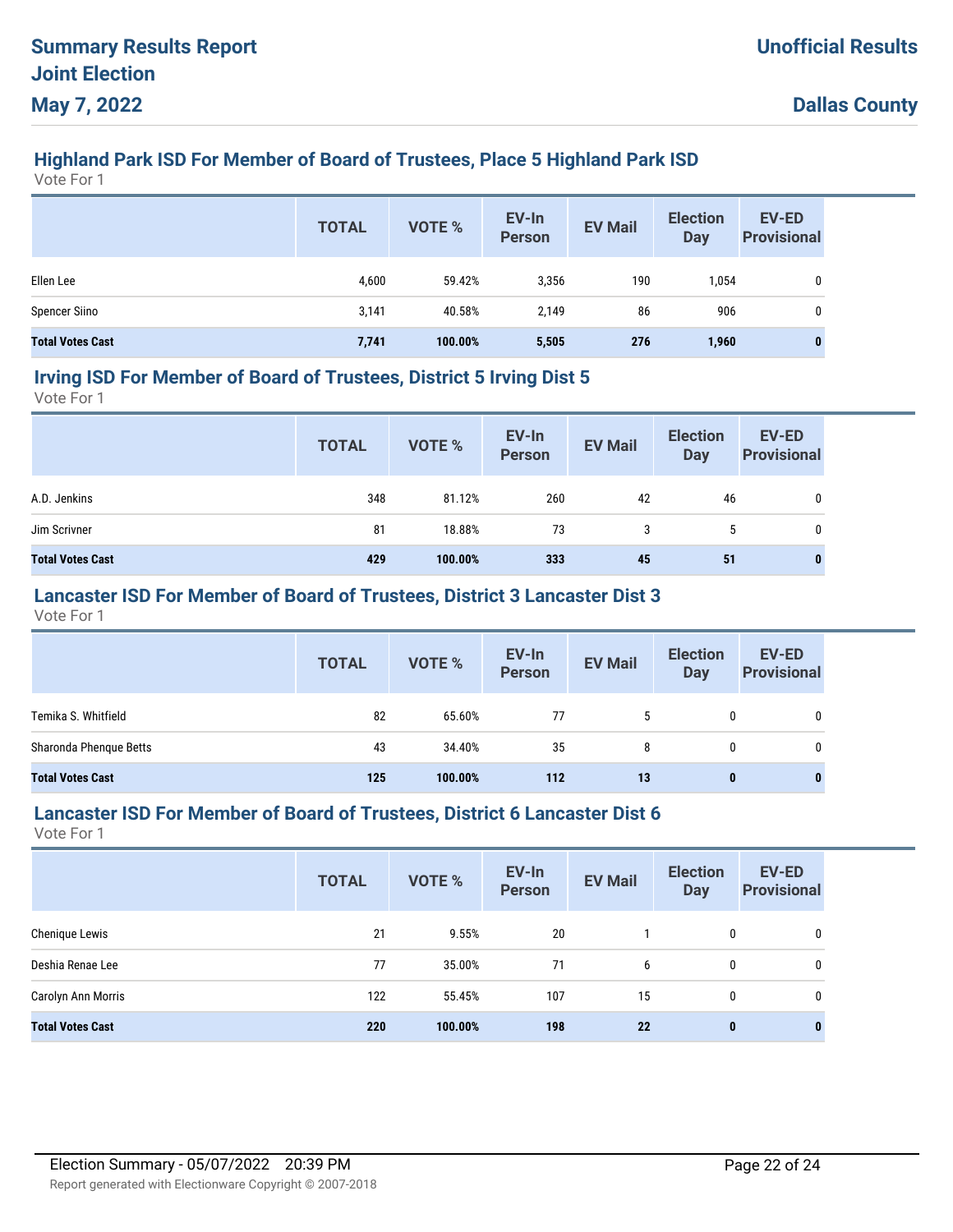# **Richardson ISD For Member of Council, Single Member District 2 Richardson Dist 2**

Vote For 1

|                         | <b>TOTAL</b> | <b>VOTE %</b> | EV-In<br><b>Person</b> | <b>EV Mail</b> | <b>Election</b><br><b>Day</b> | <b>EV-ED</b><br><b>Provisional</b> |
|-------------------------|--------------|---------------|------------------------|----------------|-------------------------------|------------------------------------|
| <b>Sherry Clemens</b>   | 846          | 42.97%        | 738                    | 107            |                               | 0                                  |
| Vanessa Pacheco         | 740          | 37.58%        | 624                    | 116            | 0                             | 0                                  |
| Eron Linn               | 383          | 19.45%        | 283                    | 100            | 0                             | 0                                  |
| <b>Total Votes Cast</b> | 1,969        | 100.00%       | 1,645                  | 323            |                               | 0                                  |

#### **Richardson ISD For Member of Council, Single Member District 4 Richardson Dist 4**

Vote For 1

|                         | <b>TOTAL</b> | VOTE %  | EV-In<br>Person | <b>EV Mail</b> | <b>Election</b><br><b>Day</b> | EV-ED<br><b>Provisional</b> |
|-------------------------|--------------|---------|-----------------|----------------|-------------------------------|-----------------------------|
| Regina Harris           | 242          | 100.00% | 160             | 82             | 0                             |                             |
| <b>Total Votes Cast</b> | 242          | 100.00% | 160             | 82             |                               |                             |

#### **Richardson ISD For Member of Council, Single Member District 5 Richardson Dist 5**

Vote For 1

|                         | <b>TOTAL</b> | <b>VOTE %</b> | EV-In<br><b>Person</b> | <b>EV Mail</b> | <b>Election</b><br><b>Day</b> | EV-ED<br><b>Provisional</b> |
|-------------------------|--------------|---------------|------------------------|----------------|-------------------------------|-----------------------------|
| Rachel McGowan          | 1,669        | 50.09%        | 1,474                  | 188            |                               | 0                           |
| Kile Brown              | 326          | 9.78%         | 253                    | 72             |                               | 0                           |
| Jan Stell               | 1,337        | 40.13%        | 1,224                  | 110            | 3                             | 0                           |
| <b>Total Votes Cast</b> | 3,332        | 100.00%       | 2,951                  | 370            | 11                            | 0                           |

# **Dallas College For Member of Board of Trustees, District 1 (Unexpired Term) District 1**

|                           | <b>TOTAL</b> | <b>VOTE %</b> | EV-In<br><b>Person</b> | <b>EV Mail</b> | <b>Election</b><br><b>Day</b> | <b>EV-ED</b><br><b>Provisional</b> |
|---------------------------|--------------|---------------|------------------------|----------------|-------------------------------|------------------------------------|
| Lynn Davenport            | 2,898        | 32.26%        | 2,366                  | 493            | 39                            | 0                                  |
| Catalina E. Garcia        | 3,023        | 33.65%        | 2,376                  | 578            | 69                            | 0                                  |
| Gretchen Minyard Williams | 3,063        | 34.09%        | 2,199                  | 825            | 39                            | 0                                  |
| <b>Total Votes Cast</b>   | 8,984        | 100.00%       | 6,941                  | 1,896          | 147                           | $\bf{0}$                           |